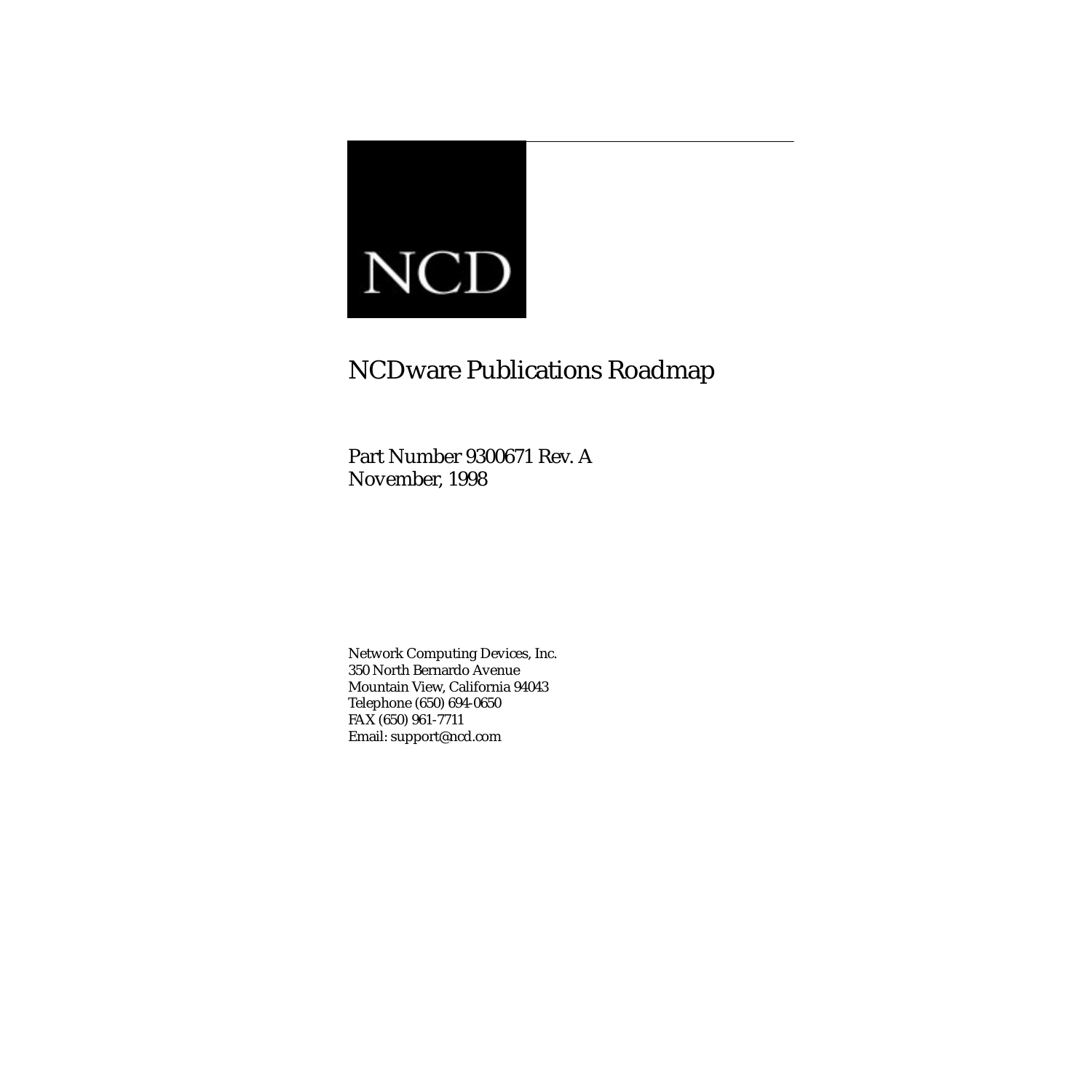#### **Copyright**

Copyright **©** 1998 by Network Computing Devices, Inc. The information contained in this document is subject to change without notice. Network Computing Devices, Inc. shall not be liable for errors contained herein or for incidental or consequential damages in connection with the furnishing, performance, or use of this material. This document contains information which is protected by copyright. All rights are reserved. No part of this document may be photocopied, reproduced, or translated to another language without the prior written consent of Network Computing Devices, Inc.

#### **Trademarks**

Network Computing Devices, PC-Xware, and XRemote are registered trademarks of Network Computing Devices, Inc. Explora, HMX, Marathon, NCDware, ThinSTAR, and WinCenter are trademarks of Network Computing Devices, Inc.

PostScript, Display PostScript, FrameMaker, and Adobe are trademarks of Adobe Systems Incorporated.

MetaFrame and WinFrame are trademarks of Citrix Systems, Inc.

UNIX is a registered trademark in the United States and other countries licensed exclusively through X/Open Company Limited.

X Window System is a trademark of X Consortium, Inc.

Windows 95, Windows NT, and Windows Terminal Server are trademarks of Microsoft Corporation. Windows and Microsoft are registered trademarks of Microsoft Corporation.

Other trademarks and service marks are the trademarks and service marks of their respective companies.

All terms mentioned in this book that are known to be trademarks or service marks have been appropriately capitalized. NCD cannot attest to the accuracy of this information. Use of a term in this book should not be regarded as affecting the validity of any trademark or service mark.

#### **Revision History**

Revision history of this document:

| <b>Part Number</b> | <b>Revision Date</b>  | <b>Description</b>        |
|--------------------|-----------------------|---------------------------|
| 9300671            | Rev. A November, 1998 | Roadmap for NCDware 5.1   |
| 9300571            | Rev. B October, 1997  | Roadmap for NCDware 5.0   |
| 9300628            | Rev. A August, 1996   | Roadmap for NCDware 4.1   |
| 9300355            | Rev. A July, 1995     | Roadmap for NCDware 4.0   |
| 9300317            | Rev. A February, 1995 | Roadmap for NCDware 3.3   |
| 9300274            | Rev. A April, 1994    | Roadmap for NCDware 3.2.1 |
| 9300253            | Rev. A July, 1993     | Roadmap for NCDware 3.1   |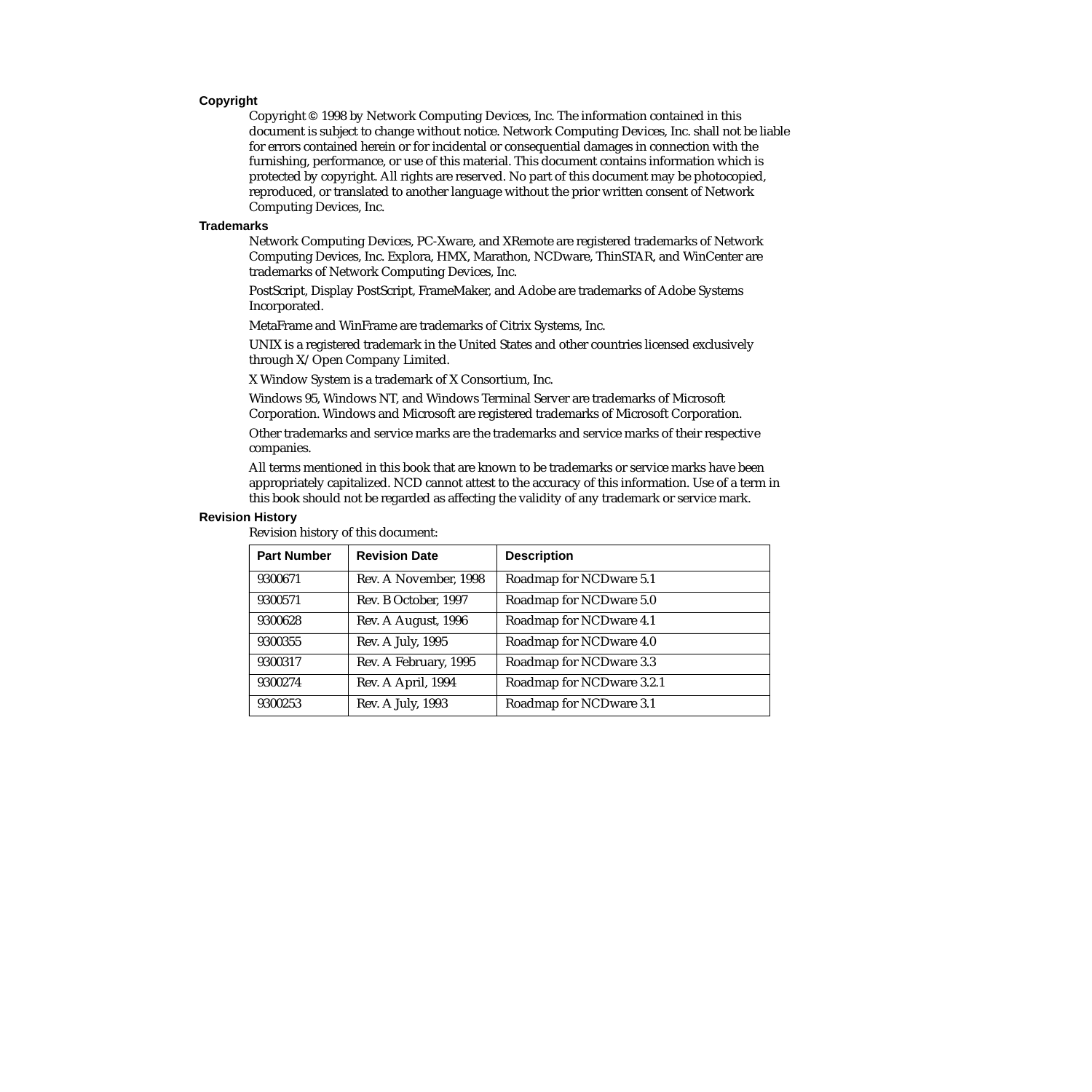# **Before You Begin**

This *Roadmap* is a guide and a subject index to technical publications about NCDware and NCD terminals.

#### **Finding the Information in the Roadmap**

The alphabetical tables in this *Roadmap* describe where to find information about high-level topics in NCDware technical publications.

Each entry in the Manuals column identifies a manual and a chapter in the manual where there is significant information about the topic. The abbreviated manual names are explained at the bottom of each page.

To fine-tune your search, use the table of contents or index of the manuals listed in the *Roadmap* table.

#### **Summary of the NCDware Manual Set**

The NCDware manual set does not include WinCenter documentation, although it does address issues related to configuring NCDware for use with WinCenter. The WinCenter documentation is available with the WinCenter software.

This section summarizes the purpose of each NCDware manual and who should use it. It also describes the NCD terminal hardware manuals.

❏ *NCDware Publications Roadmap*—high-level index of major topics in NCD manuals.

Anyone who needs to determine where to find information about a specific topic in the NCDware manual set should use the *Roadmap*.

❏ *NCDware Release Notes*—description of new features, known problems, and problems fixed in the 5.1 release.

Anyone who is installing NCDware or configuring terminals should read the *Release Notes*.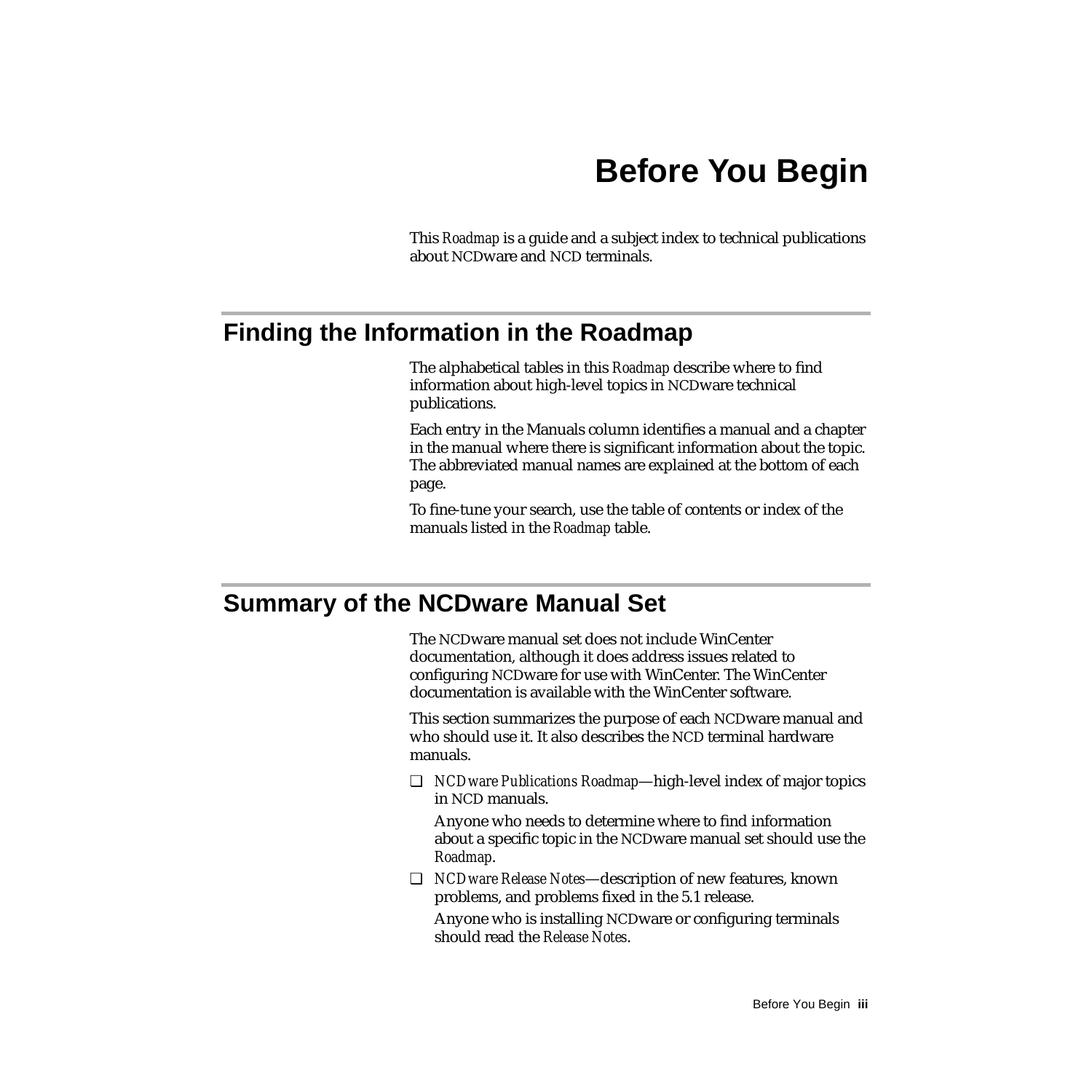❏ NCDware CD insert—instructions for using NCD installation scripts to install NCDware on UNIX and WinCenter hosts.

Anyone who is installing NCDware or configuring terminals should read the *NCDware CD Insert*.

- ❏ *NCDware User's Guide*—an introductory manual providing information to assist users in becoming productive with their NCD terminals. NCD terminal users and system administrators who are new to NCDware should use the *User's Guide*.
- ❏ *NCDware System Administrator's Guide for UNIX Systems*—introductory NCDware system administration guide for terminals with UNIX hosts, describing the tasks required for managing NCD terminals.

System administrators should use the *System Administrator's Guide* to learn the recommended management procedures. It also offers detailed troubleshooting instructions.

❏ *NCDware Reference Manual* provides detailed technical information about NCDware, including X server error messages, the Boot Monitor and NVRAM, configuring terminals for networking protocols, and the NCD Terminal Emulator.

This manual is for system administrators who set up NCD terminals and the user's environment. Also, anyone who does not use the NCD installation script for installing NCDware or who requires more customization than described in the *System Administrator's Guide* should use the *Reference Manual*. This manual can be ordered from NCD and is available on online at NCD's web site, www.ncd.com.

❏ *Remote Configuration Parameter Quick Reference* information about remote configuration parameters (for terminal configuration) in a condensed, tabular format.

Before You Begin **iv**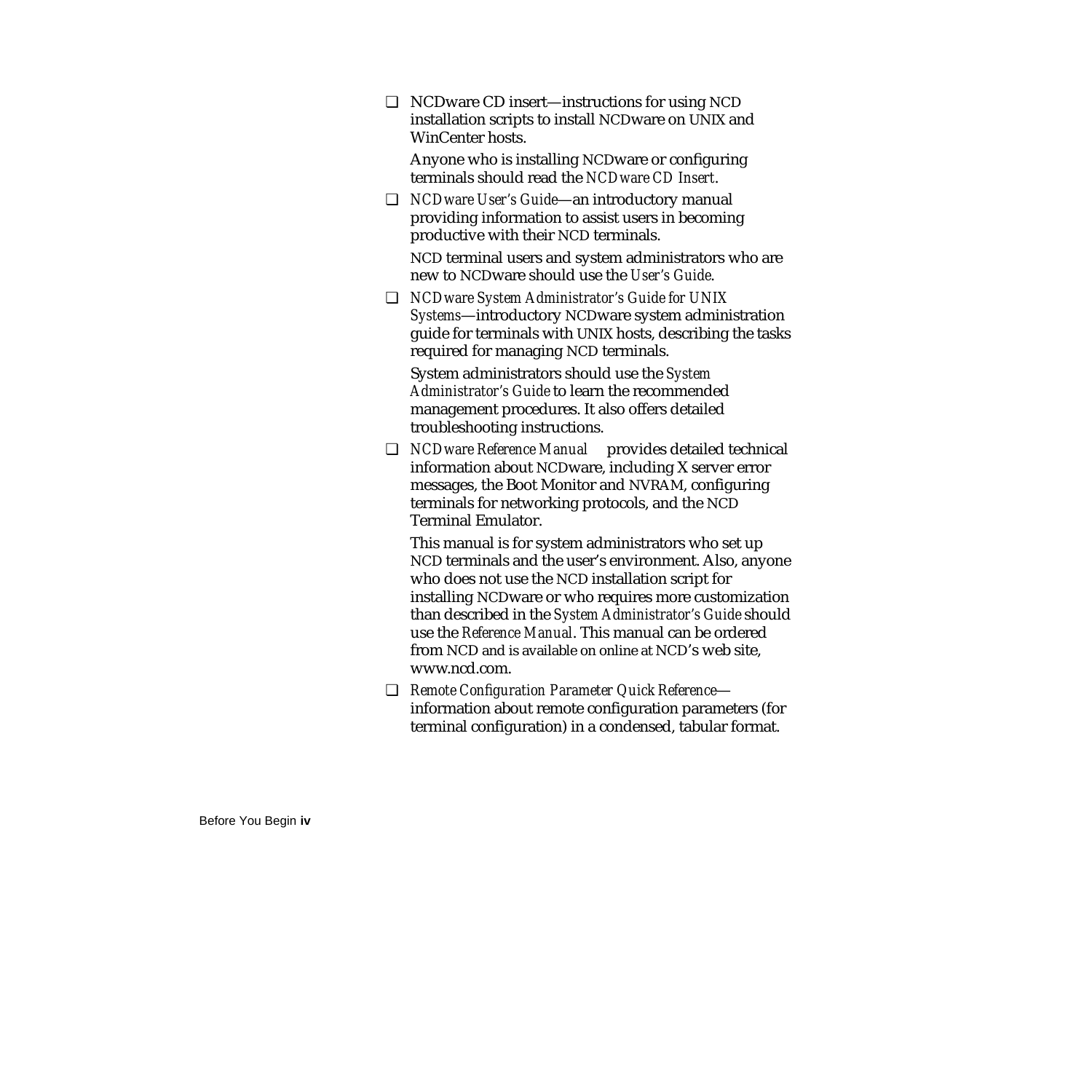Experienced system administrators and users should use the *Parameter Quick Reference* when configuring terminals by editing remote configuration files.

- ❏ *Using the 3270 Terminal Emulator*—how to use and configure NCD's 3270 terminal emulation software. Users and system administrators should read *Using the 3270 Terminal Emulator* for information about 3270 usage and management.
- ❏ *Using a PC Card in Your NCD Thin Client Device* instructions on how to install and use a PC card (also called a PCMCIA card) with your terminals.
- ❏ NCD hardware installation booklets—instructions for setting up NCD terminals and connecting them to the network. Each document is designed for a specific NCD terminal model.
- ❏ NCD memory installation booklets—explain how to install memory in NCD terminals and run the recommended memory test.

The *FLEXlm End User Manual*, a detailed description of how to use and configure FLEXlm license management software, is available on the NCDware CD-ROM in HTML format and online from the following URL: www.globetrotter.com.

In addition, this release includes updated online man pages. Man pages are installed along with NCDware on UNIX systems.

#### **Comments on this Manual**

You can send comments, suggestions, or questions about this *Roadmap* to the NCD Technical Publications Department by Internet e-mail. Write to **techpubs@ncd.com**.

Before You Begin **v**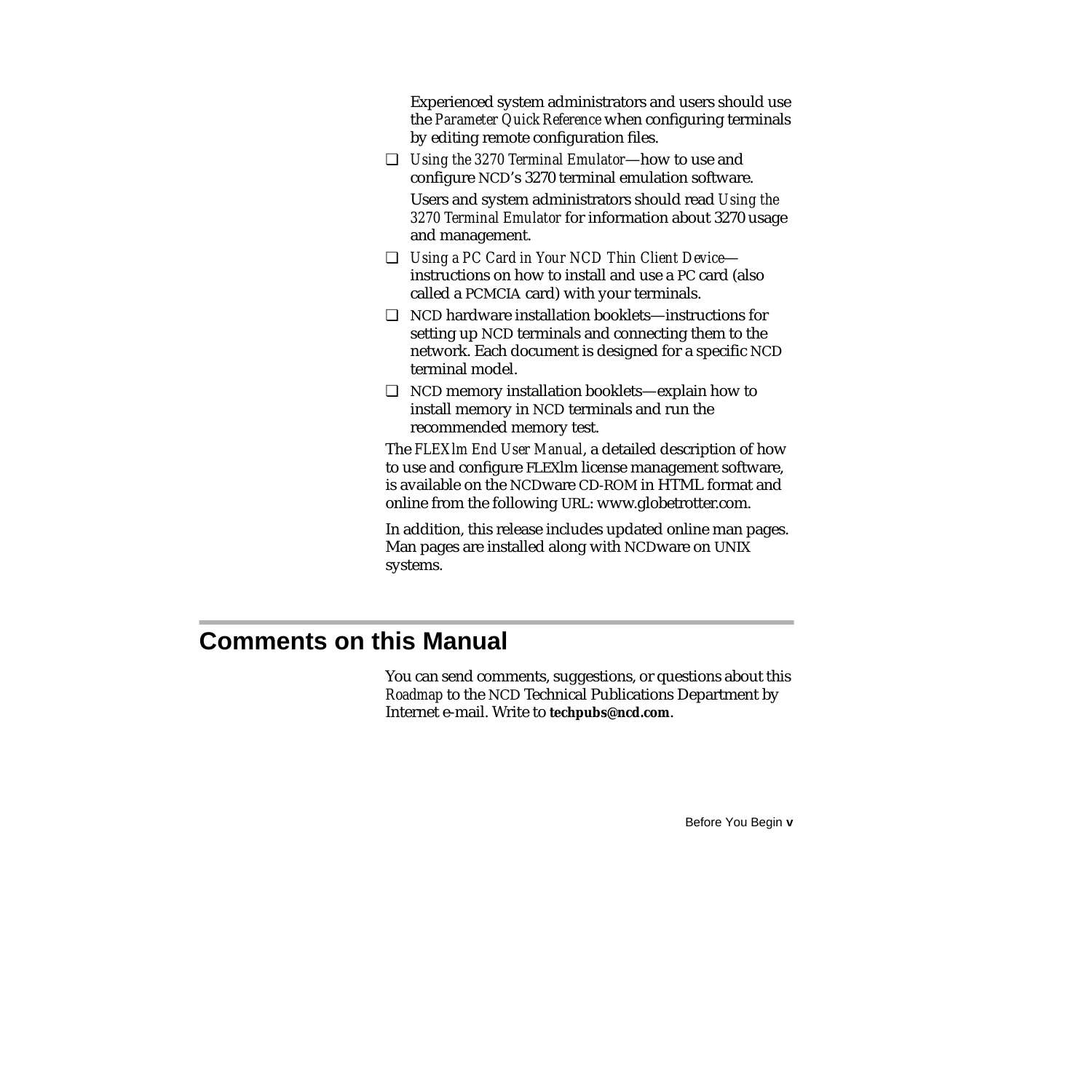Before You Begin **vi**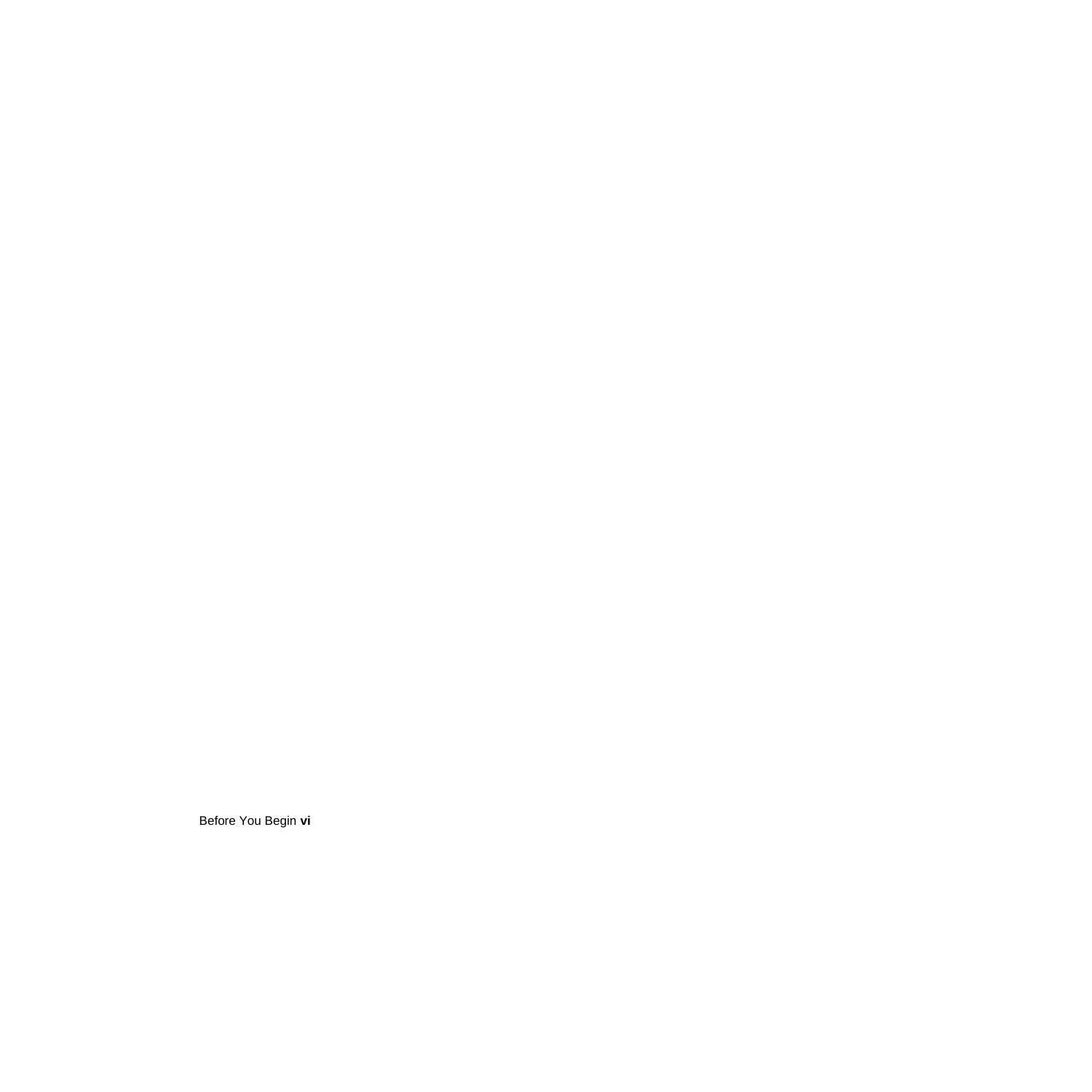# **[Contents](#page-8-0)**

| <b>Access Control</b>                    | $\mathbf{1}$                               |
|------------------------------------------|--------------------------------------------|
| Applications                             | $\mathbf{1}$                               |
| Audio                                    |                                            |
| <b>Boot Monitor</b>                      | $\begin{array}{c} 2 \\ 2 \\ 3 \end{array}$ |
| <b>Booting</b>                           |                                            |
| <b>Change Quick Setup</b>                | 3                                          |
| <b>Change Setup Parameters</b>           | $\overline{3}$                             |
| <b>Change User Preferences</b>           | $\overline{4}$                             |
| Color                                    | $\overline{4}$                             |
| <b>Configuring Terminals</b>             | $\overline{4}$                             |
| <b>Console Menus</b>                     | 5                                          |
| Display PostScript                       | 5                                          |
| <b>Failover Features</b>                 | 5                                          |
| <b>Floppy Drive</b>                      | 6                                          |
| Fonts                                    | 6                                          |
| Graphics                                 | 6                                          |
| ICA (Independent Computing Architecture) | 7                                          |
| <b>Installation</b> , Hardware           | 7                                          |
| Installation, Software                   | 7                                          |
| Interface Boards (HMX Terminals)         | 8                                          |
| Java                                     | 8                                          |
| Keyboards                                | 8                                          |
| <b>License Management</b>                | 9                                          |
| Light Pen                                | 9                                          |
| Local Clients (Applications)             | 10                                         |
| Local File System                        | 10                                         |
| Logging In and Out                       | 10                                         |
| Memory                                   | 11                                         |
|                                          |                                            |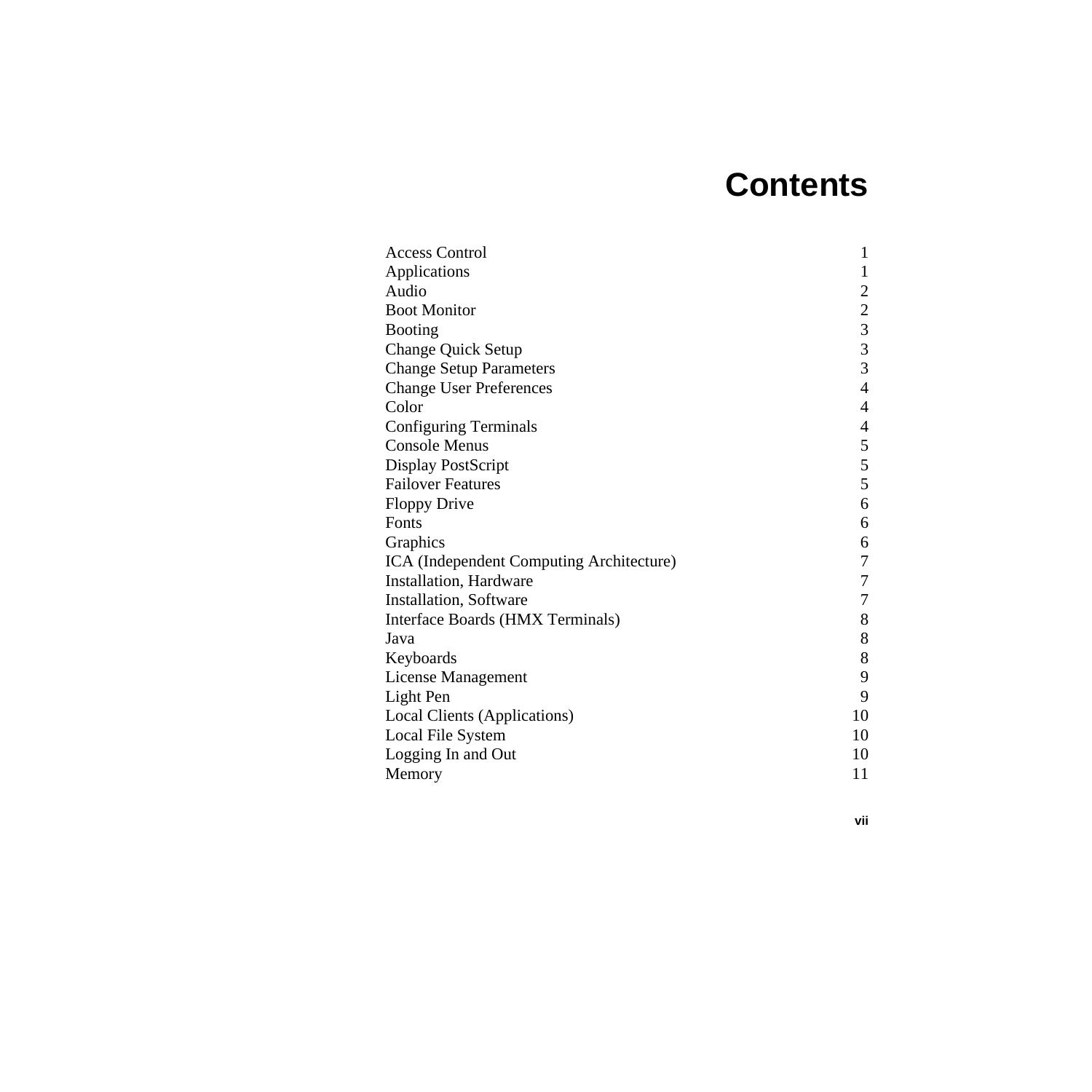| Messages                                         | 11 |
|--------------------------------------------------|----|
| Name Service                                     | 11 |
| <b>NCD Display Manager</b>                       | 12 |
| <b>NCD Mosaic Browser</b>                        | 12 |
| <b>NCD User Services</b>                         | 12 |
| Network                                          | 13 |
| <b>New Features</b>                              | 13 |
| NFS (Network File System)                        | 13 |
| NVRAM (non-volatile random-access memory)        | 14 |
| <b>PC</b> Cards                                  | 14 |
| Ports                                            | 15 |
| Power Management (EPA ENERGY STAR program)       | 15 |
| Printing                                         | 15 |
| Quick Start PC Cards                             | 16 |
| <b>Remote Configuration</b>                      | 16 |
| Security                                         | 16 |
| <b>Setup Menus</b>                               | 17 |
| <b>SNMP</b> (Simple Network Management Protocol) | 17 |
| <b>Terminal Emulation</b>                        | 17 |
| Terminology                                      | 18 |
| Time of Day                                      | 18 |
| <b>Touch Screen Software Support</b>             | 18 |
| Troubleshooting                                  | 18 |
| Video                                            | 18 |
| <b>Window Managers</b>                           | 19 |
| <b>Windows NT Access</b>                         | 19 |
| Wireless                                         | 19 |
| X Server                                         | 20 |
| X Window System                                  | 20 |
| <b>XDM</b> (X Display Manager)                   | 20 |
| <b>XRemote</b>                                   | 21 |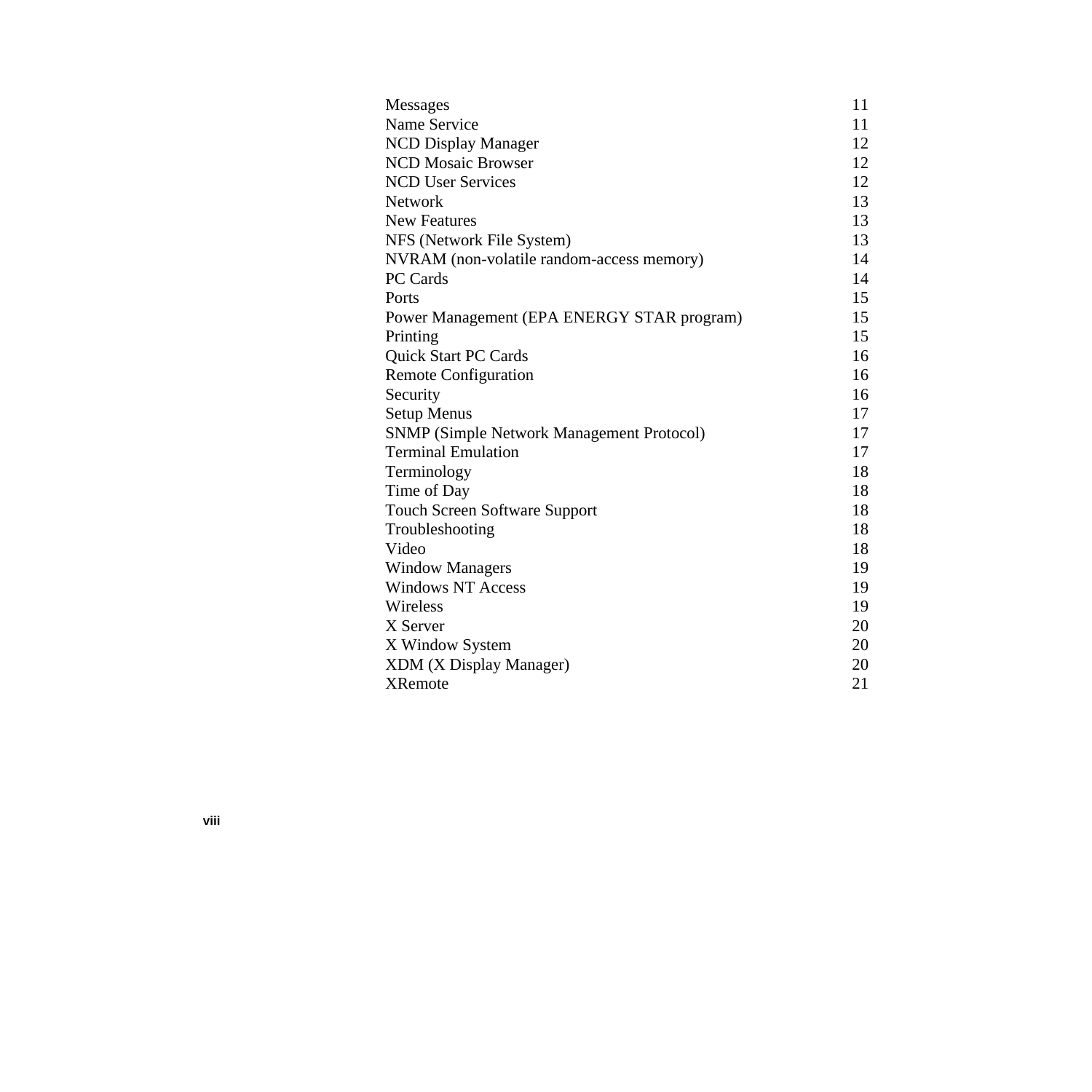#### <span id="page-8-0"></span>**Access Control**

| <b>Topic</b>                     | <b>Manuals</b>     |
|----------------------------------|--------------------|
| <b>Access control parameters</b> | <b>RM9</b>         |
| <b>Configuration daemon</b>      | <b>SAG 4; RM 6</b> |
| <b>Configuration parameters</b>  | RM <sub>6</sub>    |
| Console                          | SAG <sub>7</sub>   |
| Diagnostic daemon                | SAG <sub>8</sub>   |
| Global password                  | SAG4               |
| <b>Local clients</b>             | <b>SAG 7; RM 6</b> |
| <b>Local File Manager</b>        | SAG <sub>9</sub>   |
| Setup menus                      | SAG <sub>4</sub>   |
| Serial and parallel ports        | <b>RM</b> 14       |
| <b>SNMP</b>                      | <b>RM</b> 15       |
| <b>User Preferences daemon</b>   | <b>SAG 4; RM 6</b> |
| X Display Manager                | SAG <sub>5</sub>   |
| X server                         | SAG <sub>5</sub>   |

### **Applications**

| <b>Topic</b>                       | Manuals               |
|------------------------------------|-----------------------|
| (See also Local Clients.)          |                       |
| IBM mainframe applications         | 32707                 |
| Local clients (local applications) | <b>UG 5-12; SAG 7</b> |
| <b>OpenWindows applications</b>    | UG 12                 |
| OSF/Motif environment              | UG <sub>9</sub>       |
| <b>Starting applications</b>       | <b>UG 9; SAG 7</b>    |

**Abbreviations**

- *User's Guide* **UG** *Remote Configuration Parameter Quick Reference* **PQR**
- *System Administrator's Guide* **SAG** *Using the 3270 Terminal Emulator* **3270**
- *Reference Manual* **RM** *Using a PC Card in Your NCD Thin Client Device* **PC**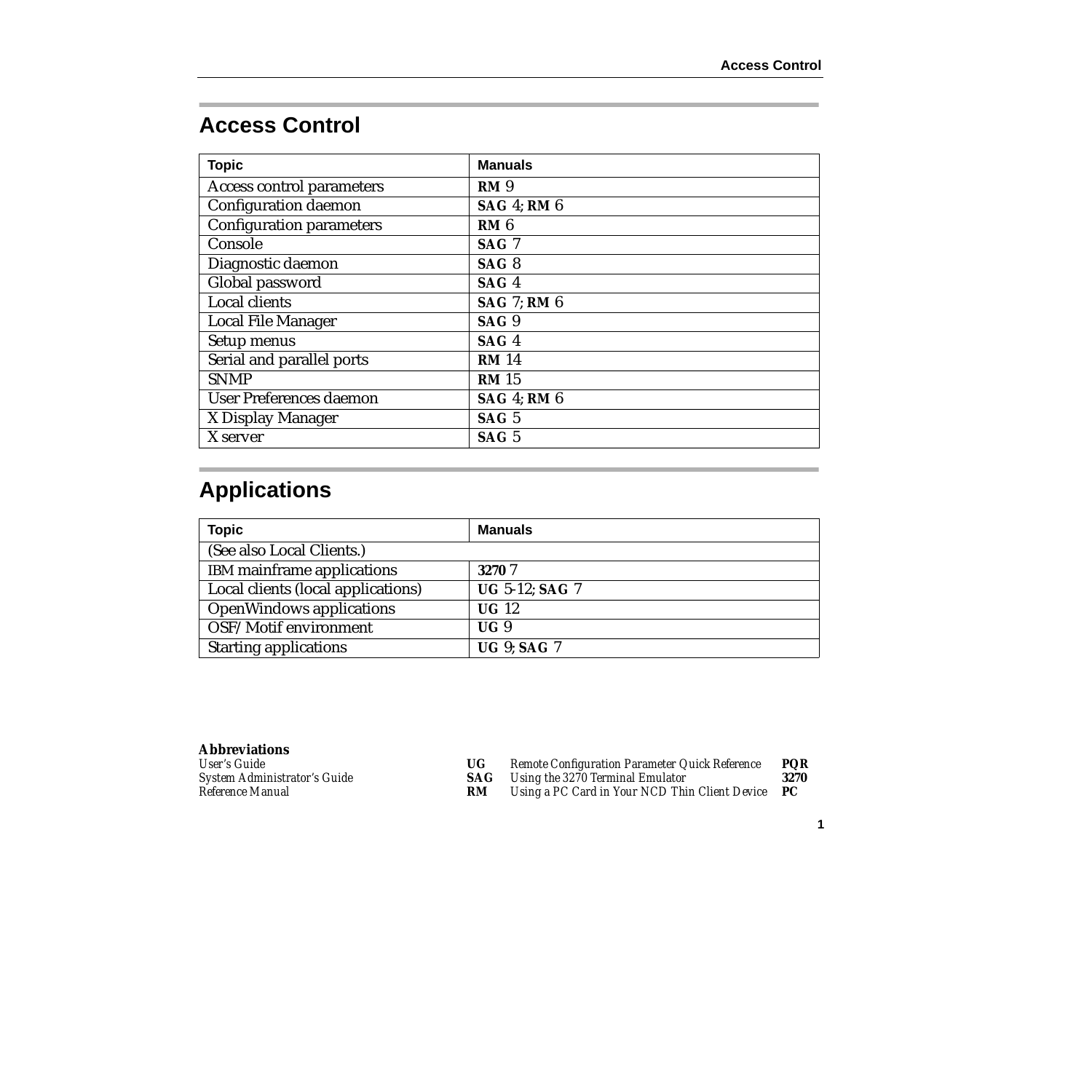#### <span id="page-9-0"></span>**Audio**

| <b>Topic</b>                             | <b>Manuals</b>                 |
|------------------------------------------|--------------------------------|
| Audio on HMX terminals with<br>WinCenter | <b>SAG 12</b>                  |
| Built-in audio on Explora terminals      | Terminal installation booklets |

#### **Boot Monitor**

| <b>Topic</b>                         | <b>Manuals</b>                   |
|--------------------------------------|----------------------------------|
| <b>Accessing the Boot Monitor</b>    | SAG 3, 17; RM 4, 11              |
| <b>Boot Monitor commands</b>         | SAG 17; RM 11                    |
| <b>Boot Monitor changes</b>          | <b>Boot Monitor readme files</b> |
| <b>Boot Monitor functions</b>        | UG 3; SAG 2, 3,17; RM 2, 3, 4,11 |
| <b>Boot Monitor and NVRAM</b>        | RM 3, 11                         |
| <b>Boot Monitor Setup menus</b>      | SAG 17, 9; RM 11                 |
| <b>Boot Monitor updates</b>          | SAG C; RM 11                     |
| Boot Monitor version in use, finding | <b>UG 4: SAG 8</b>               |
| Downloading a new version            | <b>RM</b> 11                     |

**Abbreviations**

*System Administrator's Guide* **SAG** *Using the 3270 Terminal Emulator* **3270**

*NCDware User's Guide* **UG** *Remote Configuration Parameter Quick Reference* **PQR**

*Reference Manual* **RM** *Using a PC Card in Your NCD Thin Client Device* **PC**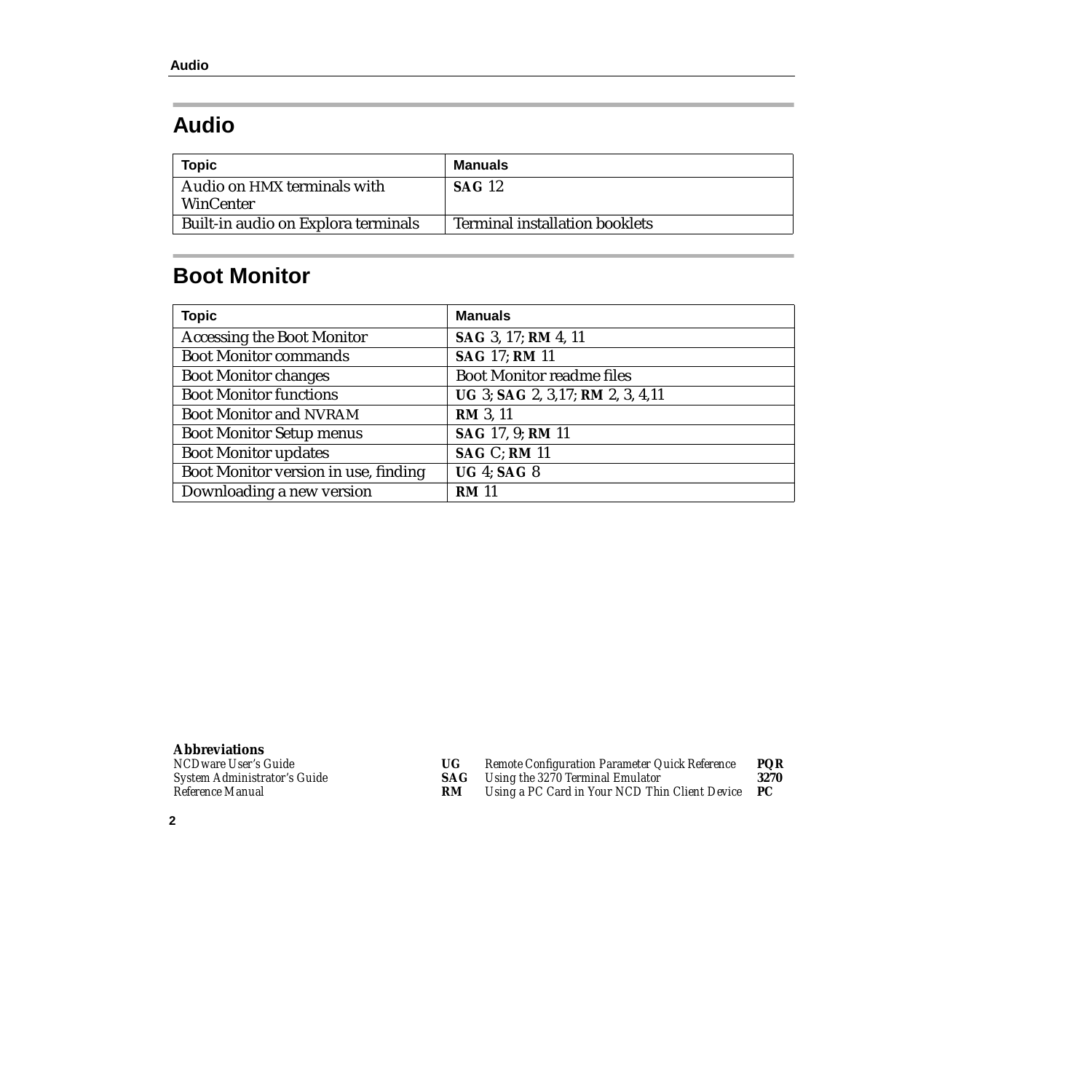### <span id="page-10-0"></span>**Booting**

| <b>Topic</b>                  | <b>Manuals</b>                                  |
|-------------------------------|-------------------------------------------------|
| (See also X server.)          |                                                 |
| About booting                 | UG 2, 4; SAG 3; RM 2, 3, 4                      |
| Address discovery             | RM <sub>3</sub>                                 |
| Booting from a PC card        | PC; SAG 3, 9, 17; RM 4                          |
| Booting from a remote PC card | PC; SAG 9                                       |
| Boot host in use, finding     | $UG_5$                                          |
| <b>Booting sequence</b>       | RM 2, 4                                         |
| <b>BOOTP/DHCP</b>             | SAG 3; RM 3; bootpd, bootptab, and bootptab.cfg |
|                               | man pages                                       |
| <b>Manual booting</b>         | <b>SAG 3; RM 4</b>                              |
| Remote reset                  | <b>RM</b> 15                                    |
| Troubleshooting               | SAG 3, 17; RM 2, 3, 4                           |

## **Change Quick Setup**

| <b>Topic</b>                       | Manuals                           |
|------------------------------------|-----------------------------------|
| Setup menu locations of parameters | POR                               |
| <b>Using Change Quick Setup</b>    | SAG 4; RM 6, 9; ncdsetup man page |

## **Change Setup Parameters**

| <b>Topic</b>                         | Manuals                               |
|--------------------------------------|---------------------------------------|
| New and revised Setup menu items     | <b>Release Notes</b>                  |
| Setup menu locations of parameters   | PQR                                   |
| <b>Using Change Setup Parameters</b> | <b>SAG 4; RM 9; ncdsetup man page</b> |

| <b>Abbreviations</b>         |    |                                                       |      |
|------------------------------|----|-------------------------------------------------------|------|
| User's Guide                 |    | <b>Remote Configuration Parameter Quick Reference</b> | PQR  |
| System Administrator's Guide |    | <b>SAG</b> Using the 3270 Terminal Emulator           | 3270 |
| Reference Manual             | RM | Using a PC Card in Your NCD Thin Client Device PC     |      |
|                              |    |                                                       |      |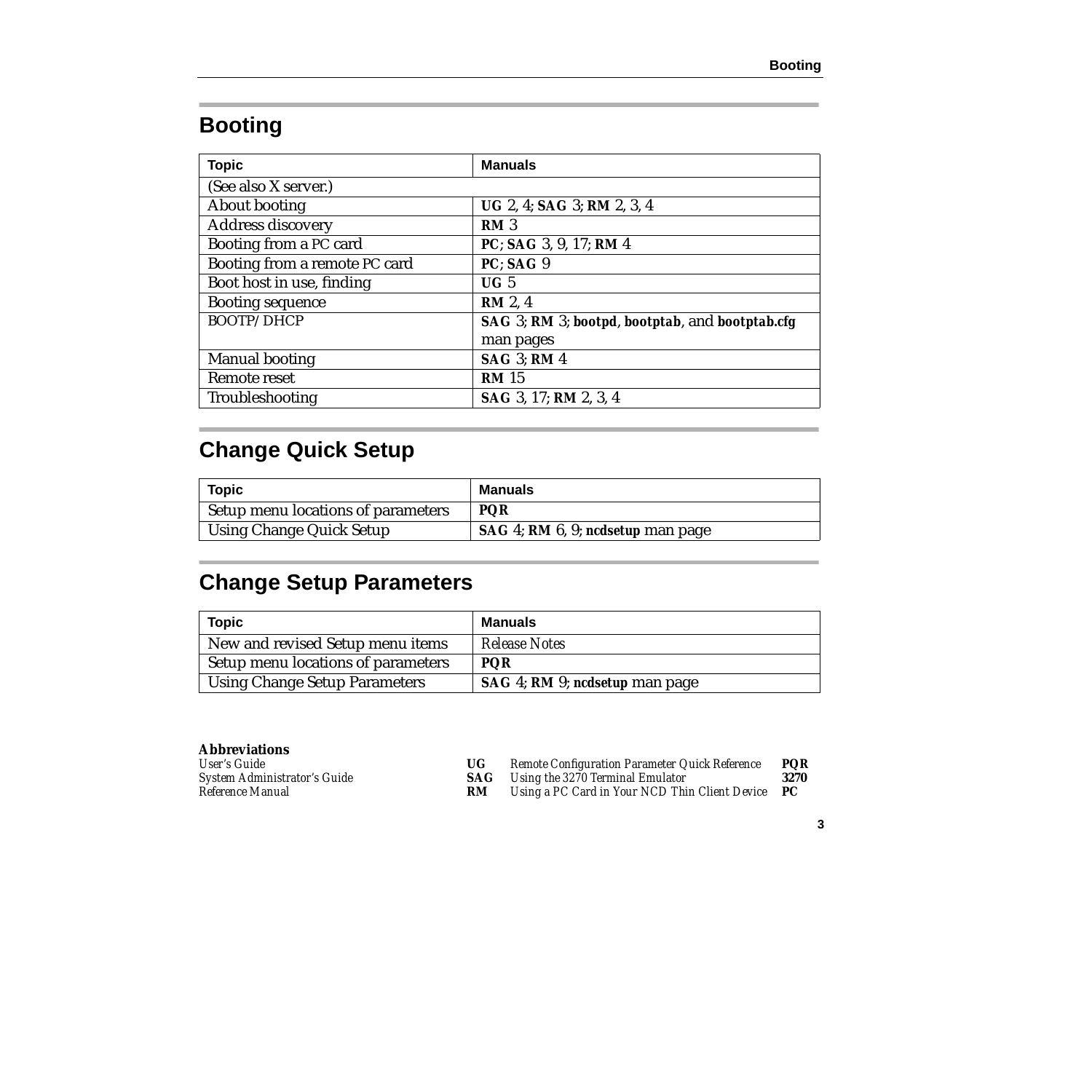#### <span id="page-11-0"></span>**Change User Preferences**

| Topic                                | Manuals                                     |
|--------------------------------------|---------------------------------------------|
| Setup menu locations of parameters   | <b>POR</b>                                  |
| <b>Using Change User Preferences</b> | <b>UG 6; RM 9; SAG 4; ncdprefs man page</b> |

#### **Color**

| <b>Topic</b>                       | <b>Manuals</b>         |
|------------------------------------|------------------------|
| (See also Graphics.)               |                        |
| Color definition file              | <b>SAG 9; RM 9, 14</b> |
| Color depth (16- and 24-bit color) | <b>SAG A; RM 11</b>    |
| Colormap flash protection          | <b>SAG 12</b>          |
| Screen background                  | UG6                    |

#### **Configuring Terminals**

| <b>Topic</b>                      | Manuals                                          |
|-----------------------------------|--------------------------------------------------|
| Configuration methods             | SAG 4; RM 9, 11                                  |
| Interactive configuration (TELNET | SAG 4; RM 9; ncdloadprefs, ncdsetup, and ncdpref |
| and Setup menus)                  | man pages                                        |
| NVRAM contents and utility        | <b>SAG 3, 4; RM 11</b>                           |
| Using configuration parameters    | <b>SAG 4; RM 6, 9; PQR</b>                       |

**Abbreviations**

*NCDware User's Guide* **UG** *Remote Configuration Parameter Quick Reference* **PQR**

*System Administrator's Guide* **SAG** *Using the 3270 Terminal Emulator* **3270**  $L$  *Using a PC Card in Your NCD Thin Client Device*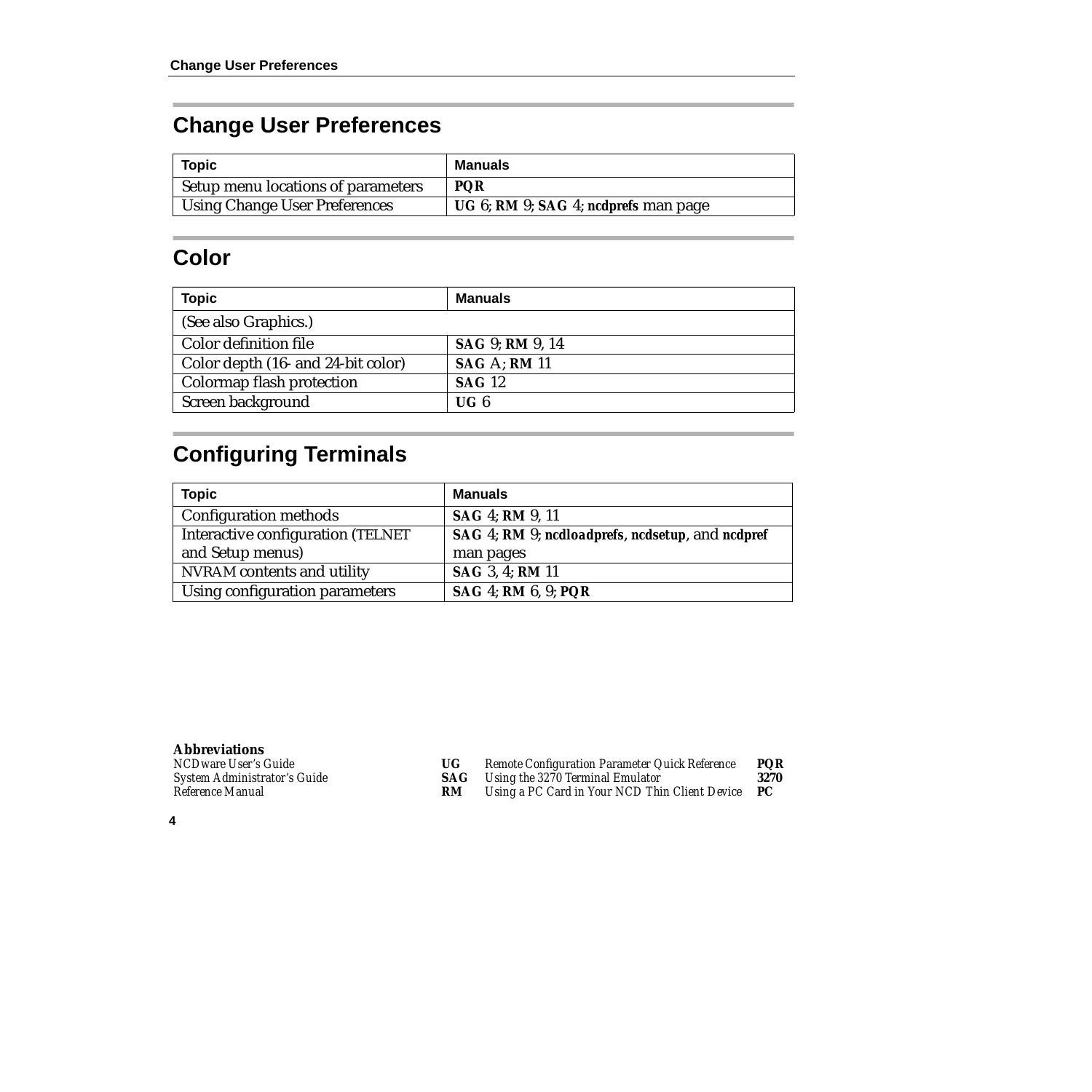#### <span id="page-12-0"></span>**Console Menus**

| <b>Topic</b>                         | <b>Manuals</b>                     |
|--------------------------------------|------------------------------------|
| (See also Local Clients.)            |                                    |
| Command-line options for Console     | SAG 7; man pages for local clients |
| utilities                            |                                    |
| <b>Controlling access to Console</b> | <b>SAG</b> 7, 8                    |
| Customizing the environment          | <b>UG 6; SAG 4</b>                 |
| (Change User Preferences)            |                                    |
| Informational menus and messages     | <b>UG 4; SAG 8</b>                 |
| Using the Setup menus                | <b>UG 4, 6; SAG 4; RM 9</b>        |

#### **Display PostScript**

| <b>Topic</b>                          | <b>Manuals</b> |
|---------------------------------------|----------------|
| <b>Configuring Display PostScript</b> | <b>SAG 17</b>  |

#### **Failover Features**

| <b>Topic</b>                   | <b>Manuals</b>        |
|--------------------------------|-----------------------|
| <b>About failover features</b> | SAG <sub>3</sub>      |
| <b>Booting</b>                 | SAG 3, 18; RM 2, 3, 4 |
| Fonts                          | SAG 3, 6; RM 7        |
| License service                | SAG 3; FLEXIm book    |
| Login services                 | <b>SAG 3, 5; RM 8</b> |
| Name services                  | <b>SAG 3; RM 5</b>    |

**Abbreviations**

*User's Guide* **UG** *Remote Configuration Parameter Quick Reference* **PQR**

*System Administrator's Guide* **SAG** *Using the 3270 Terminal Emulator* **3270**

**RM** *Using a PC Card in Your NCD Thin Client Device* **PC** *Reference Manual*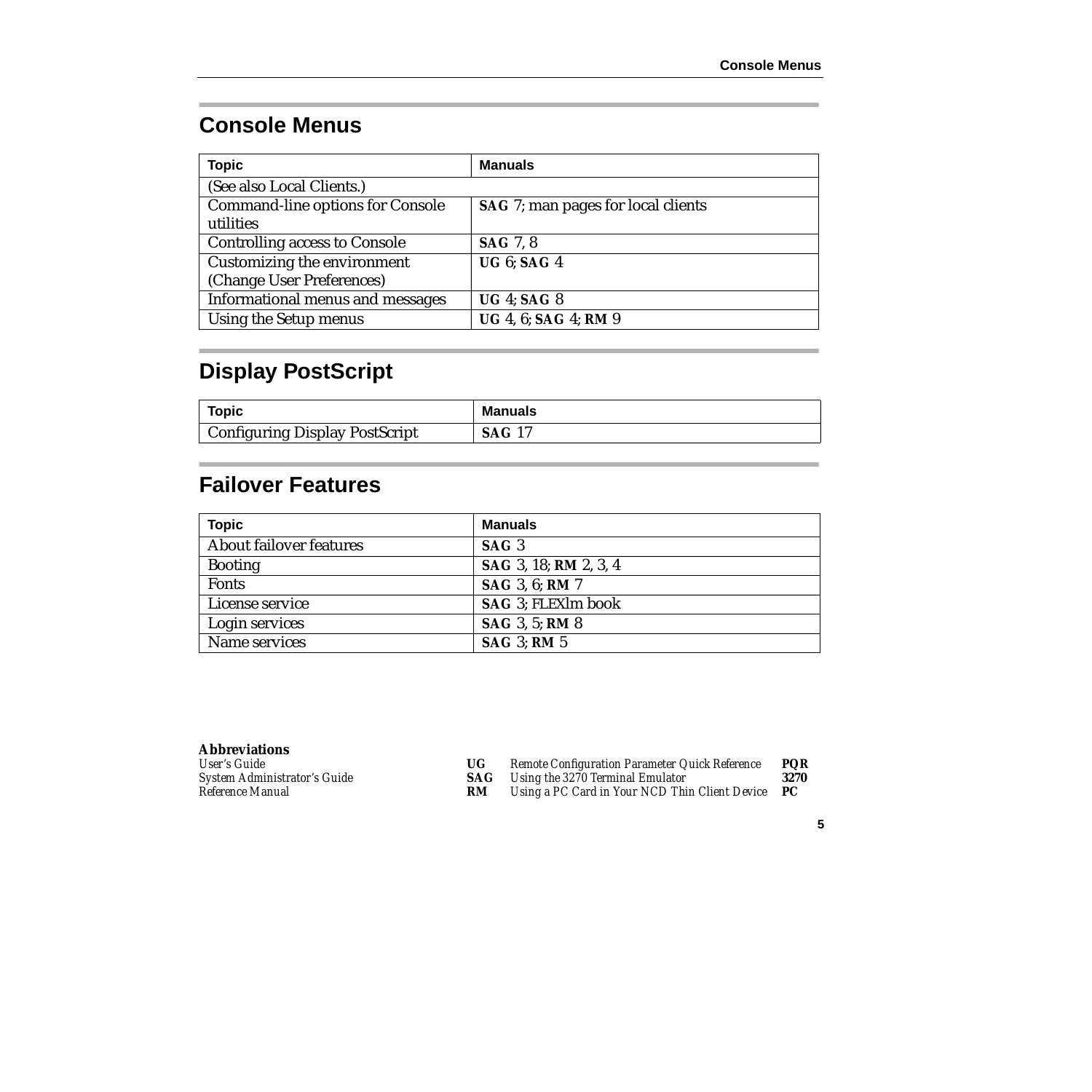#### <span id="page-13-0"></span>**Floppy Drive**

| <b>Topic</b>                        | Manuals                             |
|-------------------------------------|-------------------------------------|
| Hardware required and installation  | <b>Installing Your Floppy Drive</b> |
| Local file system on floppy disk    | <b>UG 11: SAG 9</b>                 |
| Using floppy drive support software | UG C; SAG 9; ncdfloppy man page     |

#### **Fonts**

| <b>Topic</b>                         | <b>Manuals</b>                                      |
|--------------------------------------|-----------------------------------------------------|
| <b>Browser fonts</b>                 | <b>SAG 15</b>                                       |
| Configuration for bitmap font usage  | <b>SAG 6; RM 7</b>                                  |
| Configuration for font server usage  | SAG 6; RM 7; ncdfs man page                         |
| Default font path                    | <b>SAG 6; RM 7</b>                                  |
| <b>Display PostScript fonts</b>      | <b>SAG 17</b>                                       |
| Font and font server problems        | <b>SAG 18</b>                                       |
| Font management utilities            | RM 7; mkfdir, ncdbdftopcf, ncdfsinfo, ncdfslsfonts, |
|                                      | ncdfstobdf, ncdmkfontdir, and ncdshowfont man       |
|                                      | pages                                               |
| Java fonts                           | <b>SAG 14</b>                                       |
| Putting fonts on a non-standard host | SAG6                                                |
| <b>Terminal emulator fonts</b>       | <b>UG 7; RM 12</b>                                  |

#### **Graphics**

| Topic                  | <b>Manuals</b> |
|------------------------|----------------|
| OpenGL support         | UG6            |
| SIE, converting to XIE | <b>RM</b> 13   |
| XIE support            | <b>RM</b> 13   |

**Abbreviations**

*System Administrator's Guide* **SAG** *Using the 3270 Terminal Emulator* **3270**

*NCDware User's Guide* **UG** *Remote Configuration Parameter Quick Reference* **PQR**

*Reference Manual* **RM** *Using a PC Card in Your NCD Thin Client Device* **PC**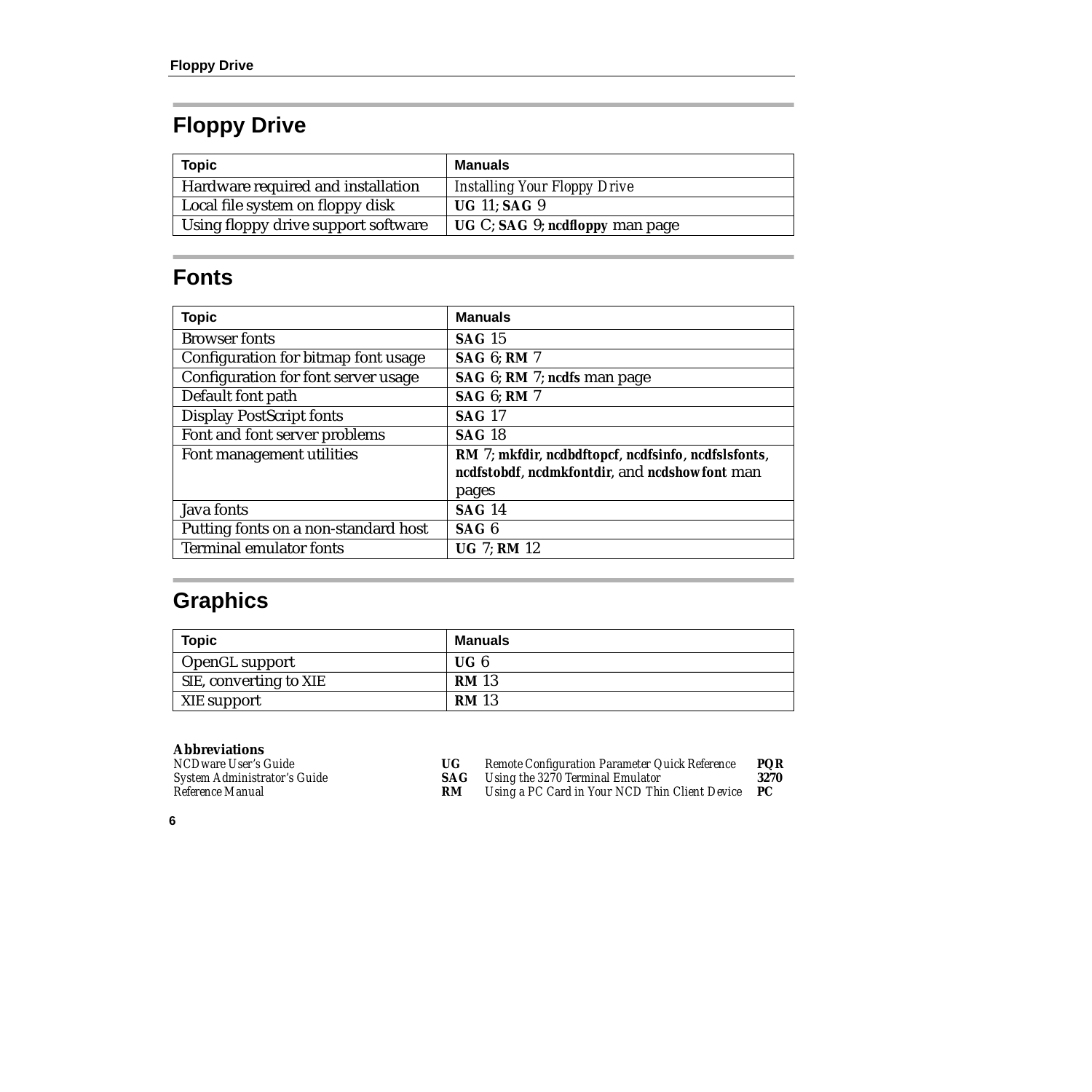#### <span id="page-14-0"></span>**ICA (Independent Computing Architecture)**

| <b>Topic</b>                            | Manuals                        |
|-----------------------------------------|--------------------------------|
| Configuring connections                 | UG 8; SAG 12; icaclnt man page |
| <b>Connecting to Windows NT servers</b> | <b>PC 5; UG 8; SAG 12</b>      |

#### **Installation, Hardware**

| <b>Topic</b>                     | <b>Manuals</b>                                   |
|----------------------------------|--------------------------------------------------|
| Floppy drive installation        | <b>Installing Your Floppy Drive</b>              |
| Memory                           | <b>Installing &amp; Testing Memory</b>           |
| Network interface boards for HMX | Terminal installation booklets and TRP, PEP, and |
|                                  | <b>ESP</b> board installation booklets           |
| PC cards                         | PC; Terminal installation booklets               |
| <b>Terminal hardware</b>         | <b>Terminal installation booklets</b>            |

#### **Installation, Software**

| <b>Topic</b>                             | <b>Manuals</b>                     |
|------------------------------------------|------------------------------------|
| Content of the distribution              | <b>Release Notes</b>               |
| Installation on UNIX and WinCenter       | NCDware CD Insert; SAG 3           |
| hosts using the <i>ncdinstall</i> script |                                    |
| <b>Manual installation</b>               | <b>Call NCD Technical Support.</b> |

**Abbreviations**

- *User's Guide* **UG** *Remote Configuration Parameter Quick Reference* **PQR**
	-

*System Administrator's Guide* **SAG** *Using the 3270 Terminal Emulator* **3270** *<u>Using a PC Card in Your NCD Thin Client Device*</u>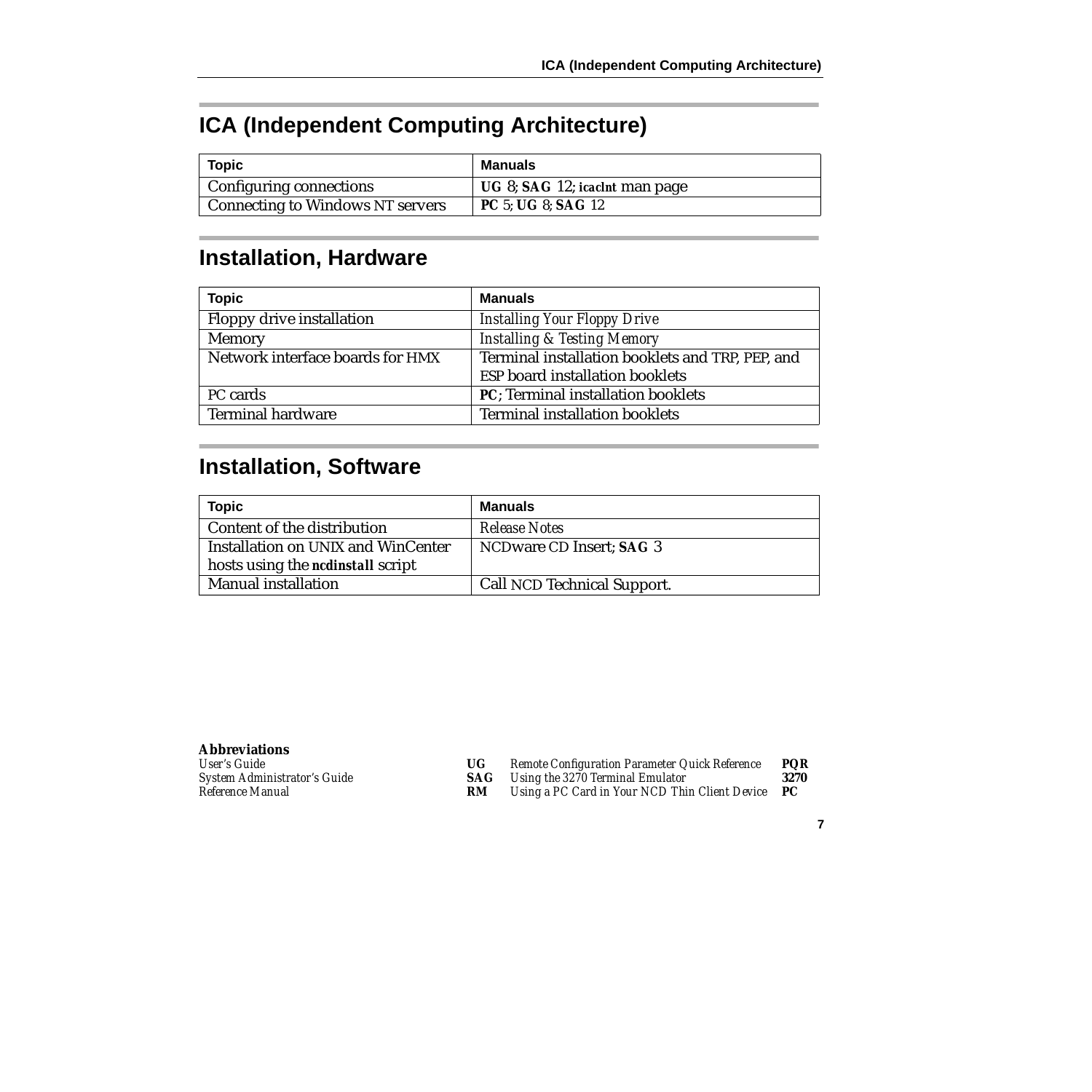#### <span id="page-15-0"></span>**Interface Boards (HMX Terminals)**

| <b>Topic</b>                     | Manuals                               |
|----------------------------------|---------------------------------------|
| ESP (Ethernet/Serial/PC) board   | Terminal or ESP installation booklets |
| Network Interface Module (NIM)   | Terminal installation booklets        |
| PEP (Parallel/Ethernet/PC) board | Terminal or PEP installation booklets |
| TRP (Token-Ring/PC) board        | Terminal or TRP installation booklets |

#### **Java**

| <b>Topic</b>                 | Manual                                              |
|------------------------------|-----------------------------------------------------|
| Configuring Java             | <b>SAG 14</b>                                       |
| <b>Starting Java applets</b> | <b>UG 11; SAG 14, 15; java and appletyiewer man</b> |
|                              | page                                                |
| Using Java commands          | <b>UG 11; SAG 14</b>                                |

#### **Keyboards**

| <b>Topic</b>                       | <b>Manuals</b>                                |
|------------------------------------|-----------------------------------------------|
| Default mapping                    | <b>RM</b> 16                                  |
| Installing a keyboard              | <b>Terminal installation booklets</b>         |
| International keyboard support via | <b>RM</b> 17                                  |
| downloadable definition files      |                                               |
| Remapping and keymap editor        | UG 3, 8; SAG 11; 3270; keymap_editor man page |
| Setup key equivalents              | UG 3, 6; SAG 4, 7                             |
| Using keyboards                    | <b>UG 3; RM 11, 16</b>                        |

**Abbreviations**

*NCDware User's Guide* **UG** *Remote Configuration Parameter Quick Reference* **PQR**

*System Administrator's Guide* **SAG** *Using the 3270 Terminal Emulator* **3270**  $L$  *Using a PC Card in Your NCD Thin Client Device*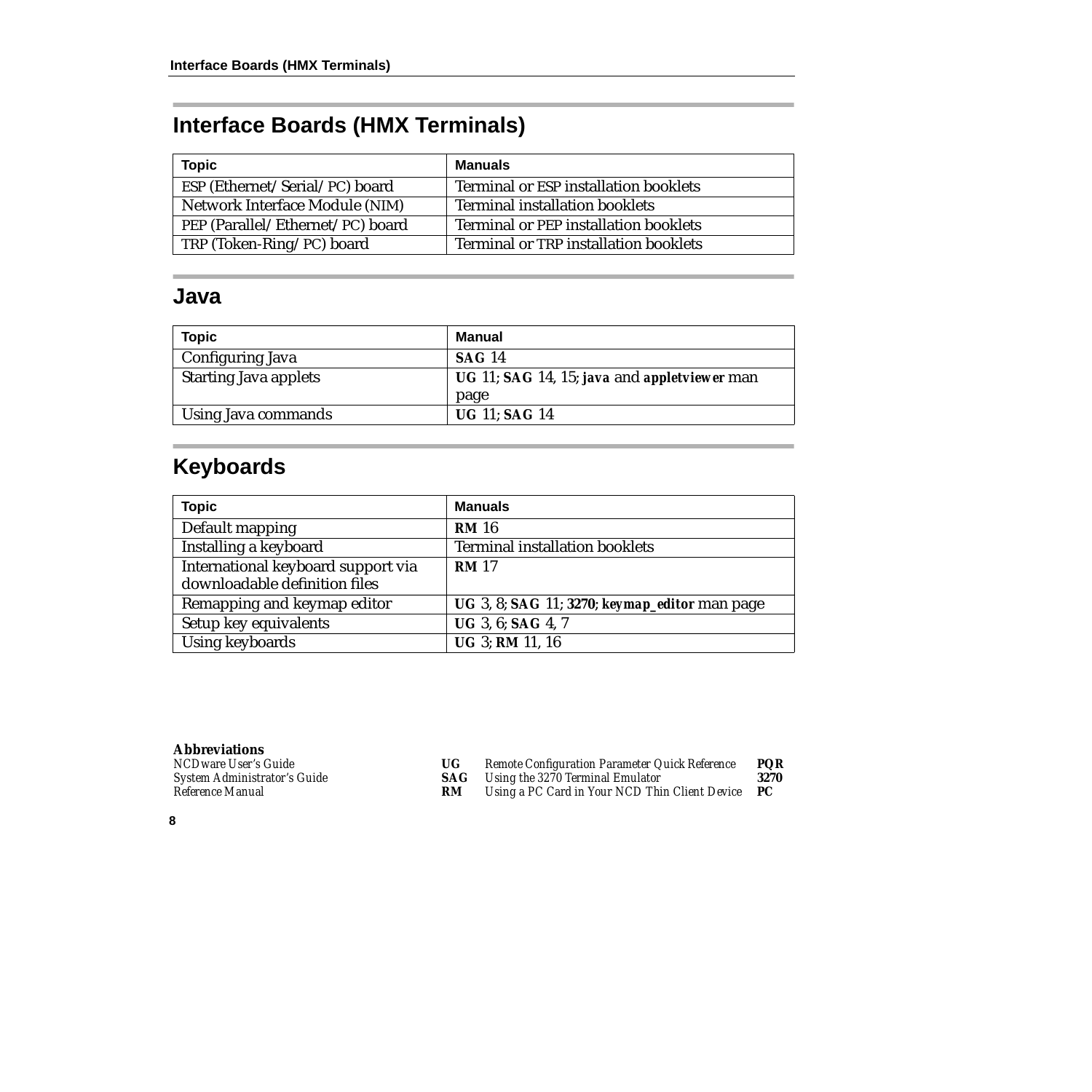#### <span id="page-16-0"></span>**License Management**

| <b>Topic</b>                                   | <b>Manuals</b>                                    |
|------------------------------------------------|---------------------------------------------------|
| Determining licensed features                  | SAG <sub>8</sub>                                  |
| <b>Features requiring licensing</b>            | <b>Release Notes; SAG 3</b>                       |
| FLEXIm configuration and usage                 | <b>SAG 3; FLEXIm End User Manual</b>              |
| Installing license management                  | NCDware CD insert; SAG 3; FLEXIm End User         |
| software                                       | <b>Manual</b>                                     |
| Managing floating and site licenses            | SAG <sub>3</sub>                                  |
| Supplying keys for node-locked                 | SAG <sub>3</sub>                                  |
| licenses                                       |                                                   |
| Using <i>ncdinstall</i> to supply license keys | NCDware CD insert; SAG 3                          |
| Utilities for license management               | SAG 3; Imcksum, Imdiag, Imdown, Imgrd, Imhostid,  |
|                                                | Imremove, Imreread, Imstat, Imswitchr, Imver, and |
|                                                | ncdlicense man pages                              |

#### **Light Pen**

| Topic                  | Manuals |
|------------------------|---------|
| Connecting to terminal | UGB     |
| Software support       | UGB     |

**Abbreviations** *System Administrator's Guide* **SAG** *Same Using the 3270 Terminal Emulator Reference Manual* **3270 3270 3270 3270 3270 3270 3270 3270 3270 3270 3270 3270 3270 3270 3270 3270 3270 3270 3** 

| ------------------           |                                                |            |
|------------------------------|------------------------------------------------|------------|
| User's Guide                 | Remote Configuration Parameter Quick Reference | <b>PQR</b> |
| System Administrator's Guide | <b>SAG</b> Using the 3270 Terminal Emulator    | 3270       |

*Reference Manual* **RM** *Using a PC Card in Your NCD Thin Client Device* **PC**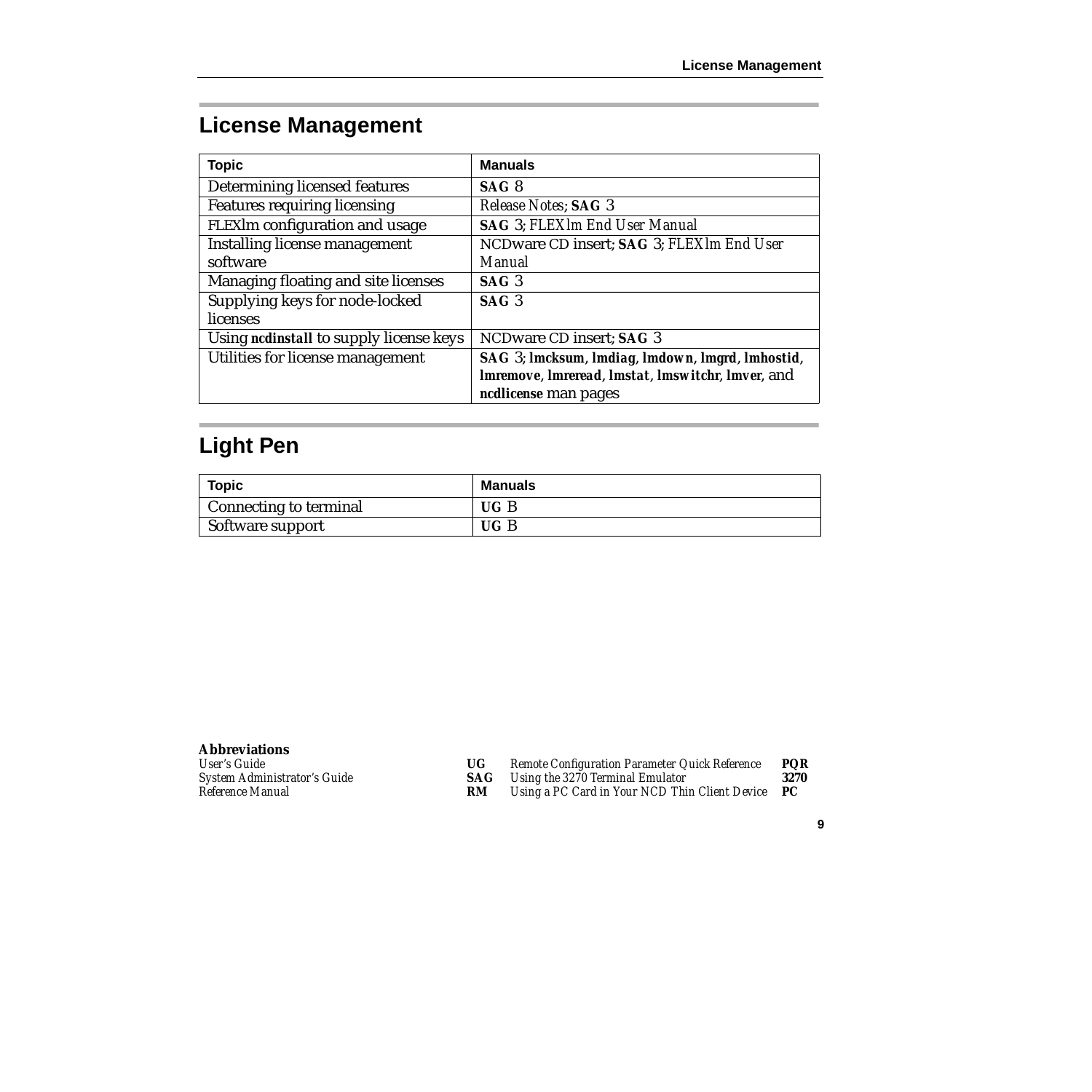#### <span id="page-17-0"></span>**Local Clients (Applications)**

| <b>Topic</b>                                                                         | <b>Manuals</b>          |  |
|--------------------------------------------------------------------------------------|-------------------------|--|
| (See also NCD User Services, Setup, Terminal Emulation, Video, and Window Managers.) |                         |  |
| Color support in local clients                                                       | <b>SAGA</b>             |  |
| Configuring local clients                                                            | SAG <sub>7</sub>        |  |
| Controlling access to local clients                                                  | SAG 7                   |  |
| Man pages for local clients                                                          | SAG 7; online man pages |  |
| <b>Starting local clients</b>                                                        | <b>UG 8; SAG 7</b>      |  |

#### **Local File System**

| <b>Topic</b>                 | Manuals                 |
|------------------------------|-------------------------|
| Using a local file system    | <b>PC: SAG 9: UG 11</b> |
| Using the Local File Manager | <b>PC; SAG 9; UG 11</b> |

#### **Logging In and Out**

| <b>Topic</b>                    | Manuals             |
|---------------------------------|---------------------|
| (See also XDM.)                 |                     |
| Configuring login choices       | SAG <sub>5</sub>    |
| Logging in and out (UNIX hosts) | UG 2, 4, 7          |
| Logging in (Windows NT hosts)   | <b>UG 8: SAG 12</b> |
| Configuring XDM                 | <b>SAG 5; RM 8</b>  |

**Abbreviations**

*NCDware User's Guide* **UG** *Remote Configuration Parameter Quick Reference* **PQR**

*System Administrator's Guide* **SAG** *Using the 3270 Terminal Emulator* **3270**  $L$ *Sing a PC Card in Your NCD Thin Client Device*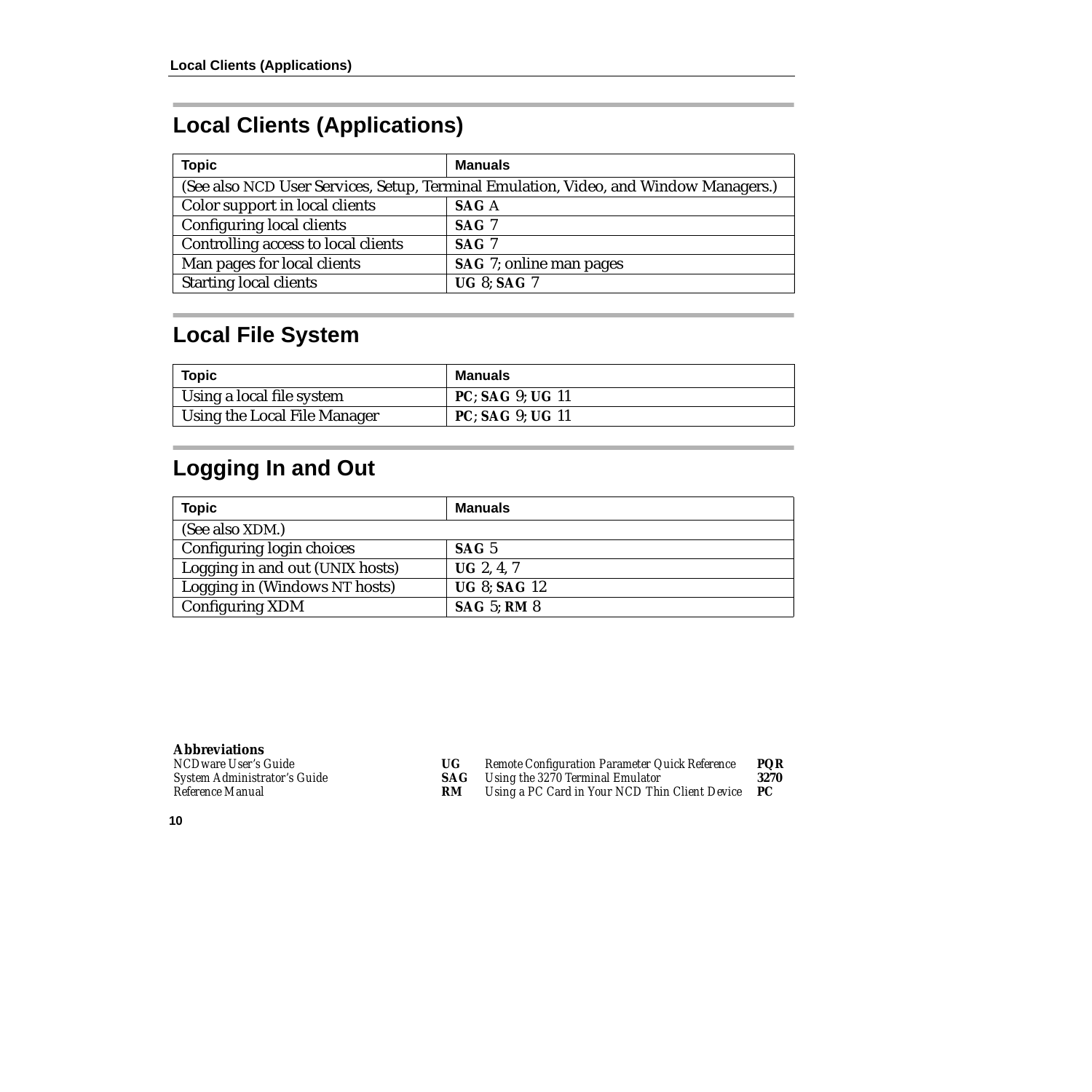#### <span id="page-18-0"></span>**Memory**

| <b>Topic</b>                      | <b>Manuals</b>                                       |
|-----------------------------------|------------------------------------------------------|
| Determining amount installed      | <b>UG 5; SAG 8</b>                                   |
| Installing and testing memory     | Terminal installation booklets, Installing & Testing |
|                                   | <b>Memory</b>                                        |
| Memory requirements for X servers | <b>Release Notes</b>                                 |
| and modules                       |                                                      |
| Solving memory problems           | <b>SAG 18</b>                                        |

#### **Messages**

| <b>Topic</b>                  | Manuals            |
|-------------------------------|--------------------|
| <b>Boot Monitor messages</b>  | <b>SAG 18</b>      |
| Message hide box (Console)    | <b>UG 4: SAG 8</b> |
| Warning messages (low memory) | SAG 8              |
| X server messages             | <b>RM</b> 17       |

#### **Name Service**

| <b>Topic</b>                        | <b>Manuals</b>     |
|-------------------------------------|--------------------|
| Configuring terminals and hosts for | <b>SAG 3: RM 5</b> |
| name service                        |                    |

**Abbreviations**

| User's Guide | <b>Remote Configuration Parameter Quick Reference</b> PQR |  |
|--------------|-----------------------------------------------------------|--|
|              |                                                           |  |

*System Administrator's Guide* **SAG** *Using the 3270 Terminal Emulator* **3270**

*Reference Manual* **RM** *Using a PC Card in Your NCD Thin Client Device* **PC**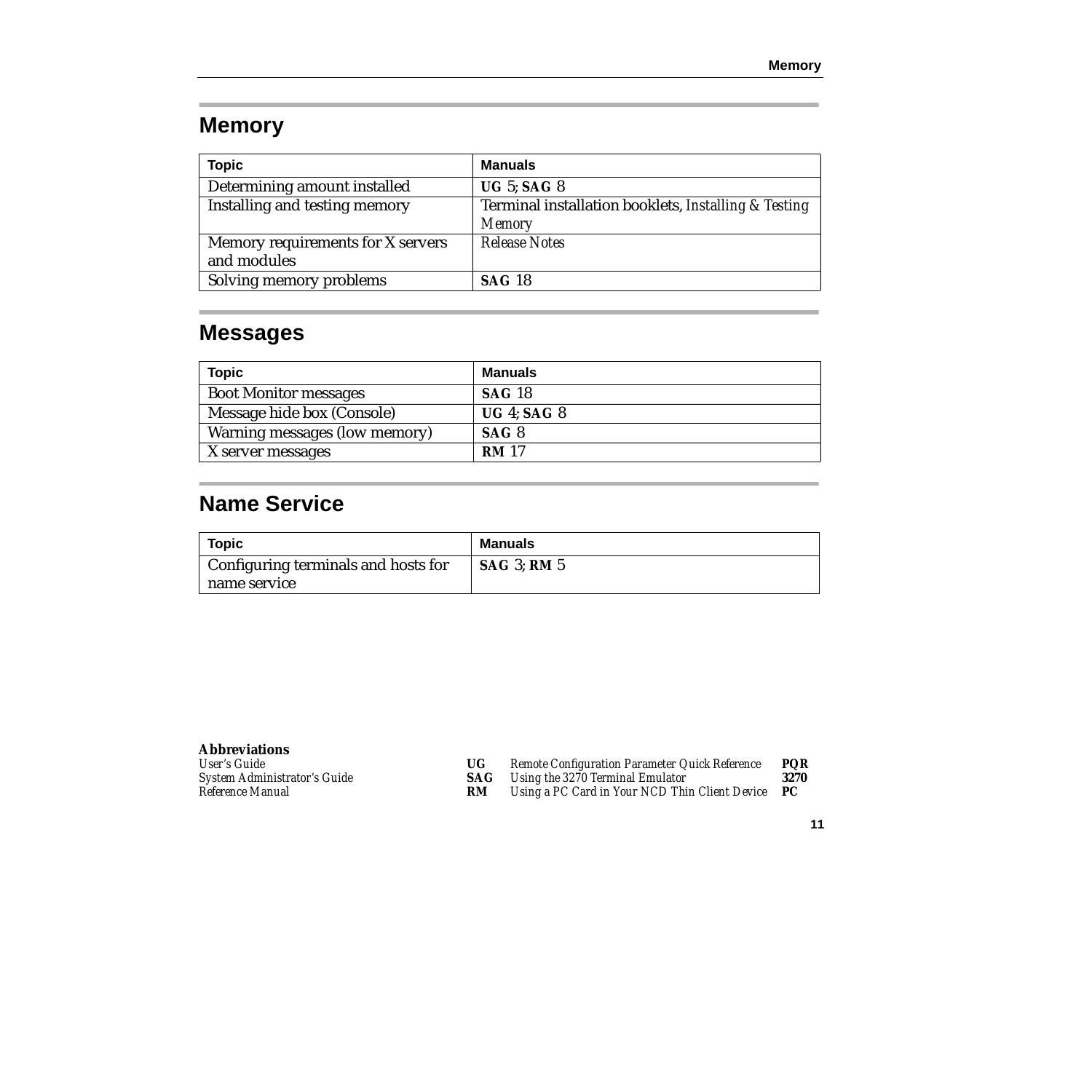#### <span id="page-19-0"></span>**NCD Display Manager**

| <b>Topic</b>                       | Manuals                             |
|------------------------------------|-------------------------------------|
| Setting up the NCD Display Manager | <b>SAG</b> 5; <i>ncddm</i> man page |
| Using the NCD Display Manager with | <b>SAG 15</b>                       |
| the NCD Mosaic Browser             |                                     |

#### **NCD Mosaic Browser**

| <b>Topic</b>                           | <b>Manuals</b>                                      |
|----------------------------------------|-----------------------------------------------------|
| Configuring the browser                | <b>SAG</b> 15; browser and <i>nmosaic</i> man pages |
| Opening a Web document                 | UG 9; SAG 15; online help screens                   |
| Printing                               | <b>SAG 10, 15</b>                                   |
| <b>Starting the NCD Mosaic Browser</b> | <b>UG 9: SAG 15</b>                                 |
| Supported file formats and             | UG 9; SAG 15; PQR; online help screens              |
| parameters                             |                                                     |

#### **NCD User Services**

| <b>Topic</b>                           | Manuals |
|----------------------------------------|---------|
| (See Console Menus and Local Clients.) |         |

**Abbreviations**

*NCDware User's Guide* **UG** *Remote Configuration Parameter Quick Reference* **PQR**

*System Administrator's Guide* **SAG** *Using the 3270 Terminal Emulator* **3270**  $L$ *Sing a PC Card in Your NCD Thin Client Device*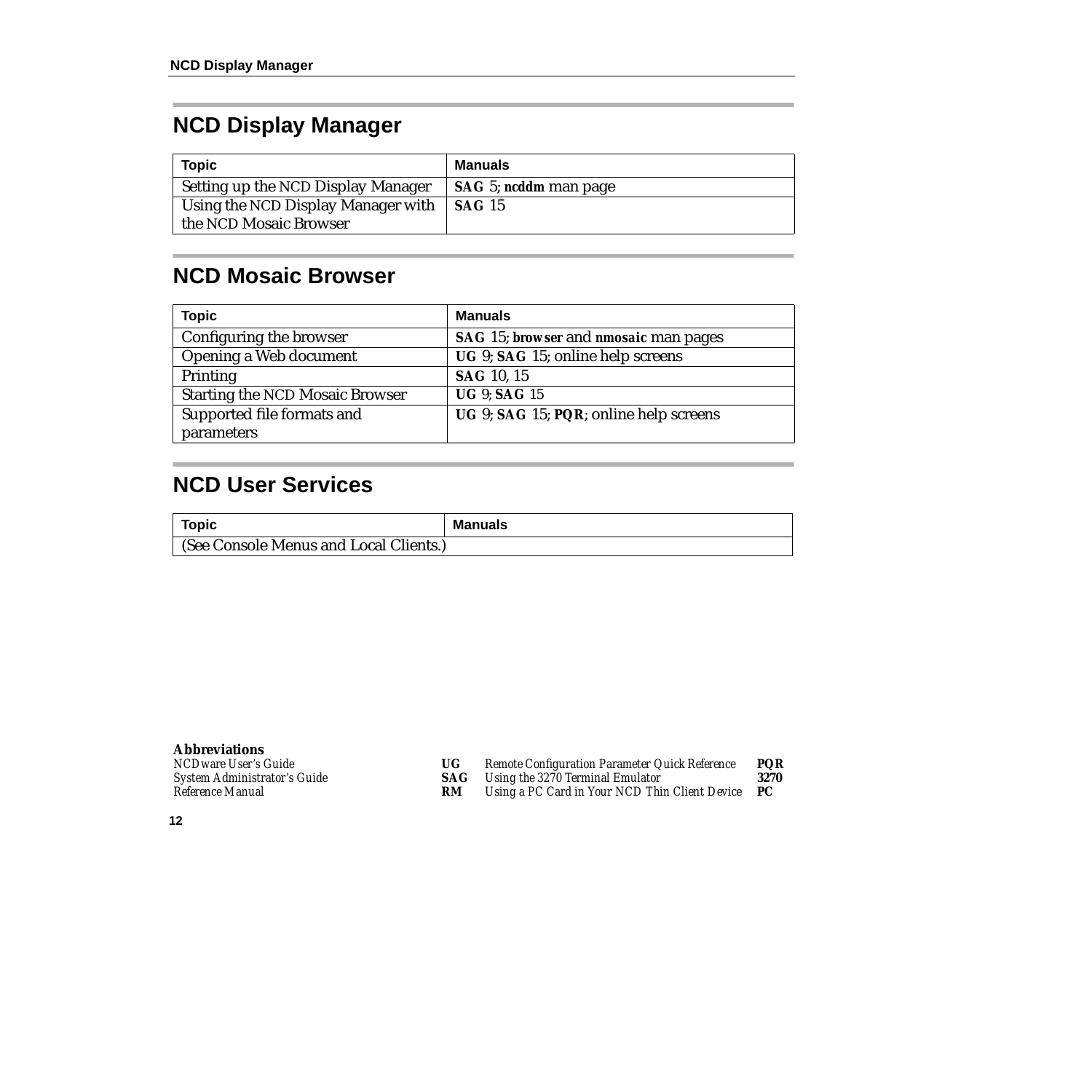#### <span id="page-20-0"></span>**Network**

| <b>Topic</b>                                                              | <b>Manuals</b>                        |
|---------------------------------------------------------------------------|---------------------------------------|
| Configuring terminals for the<br>network                                  | <b>SAG 3; RM 2, 4, 5</b>              |
| Hardware connection                                                       | <b>Terminal installation booklets</b> |
| Host requirements for server, font,<br>and configuration file downloading | SAG 3, 4, 6                           |
| <b>Statistics</b>                                                         | <b>RM</b> 10                          |

#### **New Features**

| <b>Topic</b>         | <b>Manuals</b>       |
|----------------------|----------------------|
| List of new features | <b>Release Notes</b> |

#### **NFS (Network File System)**

| <b>Topic</b>                       | <b>Manuals</b>      |
|------------------------------------|---------------------|
| Booting from another terminal's PC | PC: SAG 9           |
| card via NFS                       |                     |
| Booting terminals via NFS          | SAG 3, 9; RM 4      |
| File access using NFS              | SAG 3, 14, 15; RM 5 |
| Mounting a local file system       | SAG <sub>9</sub>    |
| NCD Display Manager enhancements   | SAG <sub>5</sub>    |
| for NFS                            |                     |
| <b>Statistics</b>                  | <b>RM</b> 10        |

**Abbreviations**

*User's Guide* **UG** *Remote Configuration Parameter Quick Reference* **PQR**

*System Administrator's Guide* **SAG** *Using the 3270 Terminal Emulator* **3270**

*Reference Manual* **RM** *Using a PC Card in Your NCD Thin Client Device* **PC**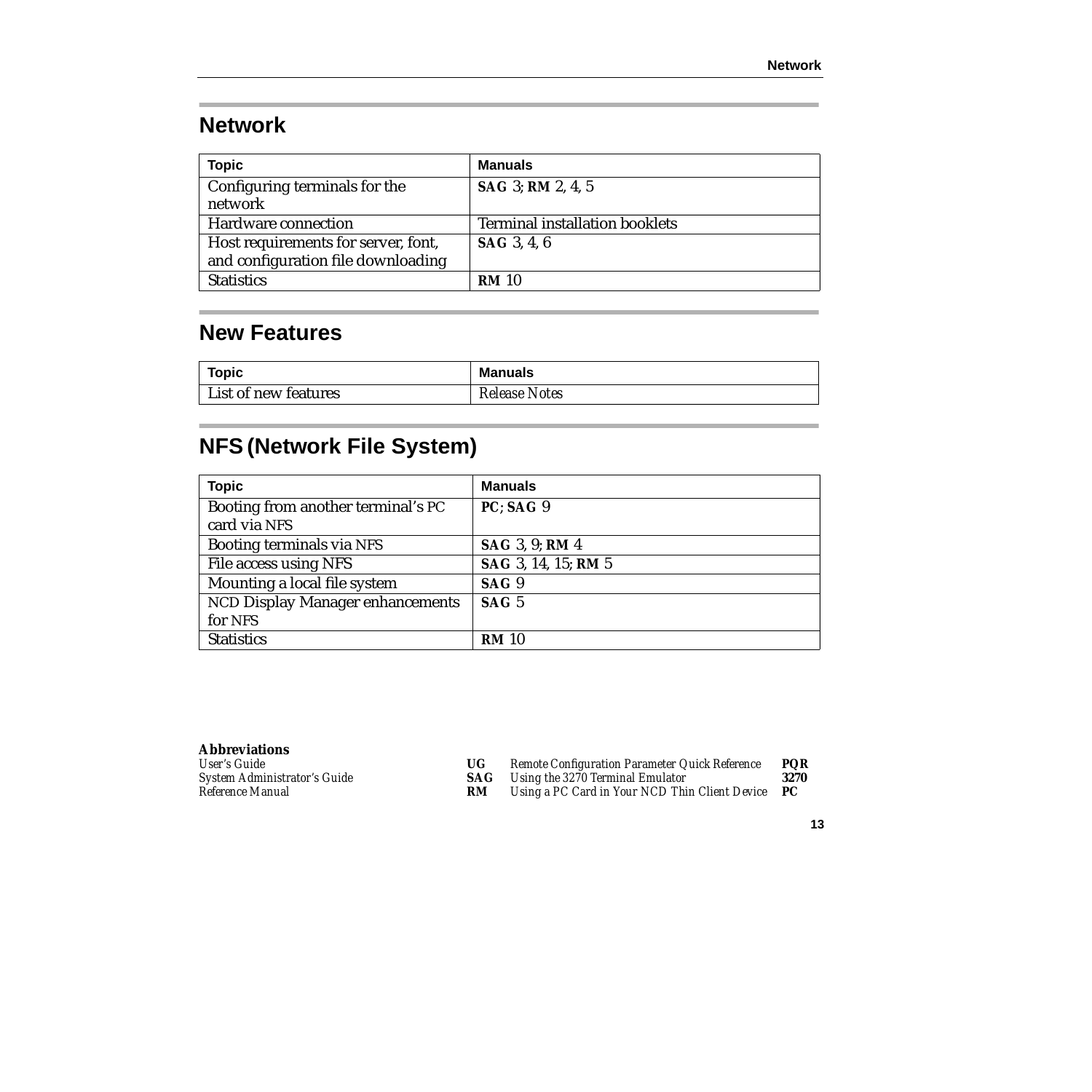#### <span id="page-21-0"></span>**NVRAM (non-volatile random-access memory)**

| <b>Topic</b>                       | <b>Manuals</b>       |
|------------------------------------|----------------------|
| <b>Boot Monitor and NVRAM</b>      | <b>RM</b> 11         |
| <b>Boot Monitor Setup menus</b>    | <b>RM</b> 11         |
| Configuration parameters saved in  | PQR; RM 6, 11        |
| <b>NVRAM</b>                       |                      |
| Contents and default settings in   | <b>RM</b> 11         |
| <b>NVRAM</b>                       |                      |
| <b>NVRAM</b> utility (Boot Monitor | <b>SAG 18; RM 11</b> |
| command nv)                        |                      |

#### **PC Cards**

| <b>Topic</b>                     | <b>Manuals</b>                        |
|----------------------------------|---------------------------------------|
| (See also Quick Start PC cards.) |                                       |
| Booting from PC cards            | SAG <sub>9</sub>                      |
| <b>Installing PC cards</b>       | PC; Terminal installation booklets    |
| Manual boot from a PC Card       | <b>SAG 3; RM 4; PC</b>                |
| Quick Start PC cards             | Release Notes; SAG 9; PC              |
| Token-Ring/PC support            | <b>Terminal installation booklets</b> |
| Using PC cards for X server and  | SAG 3, 9, 16; PC                      |
| associated files                 |                                       |

**Abbreviations**

*NCDware User's Guide* **UG** *Remote Configuration Parameter Quick Reference* **PQR**

*System Administrator's Guide* **SAG** *Using the 3270 Terminal Emulator* **3270**  $L$ *Sing a PC Card in Your NCD Thin Client Device*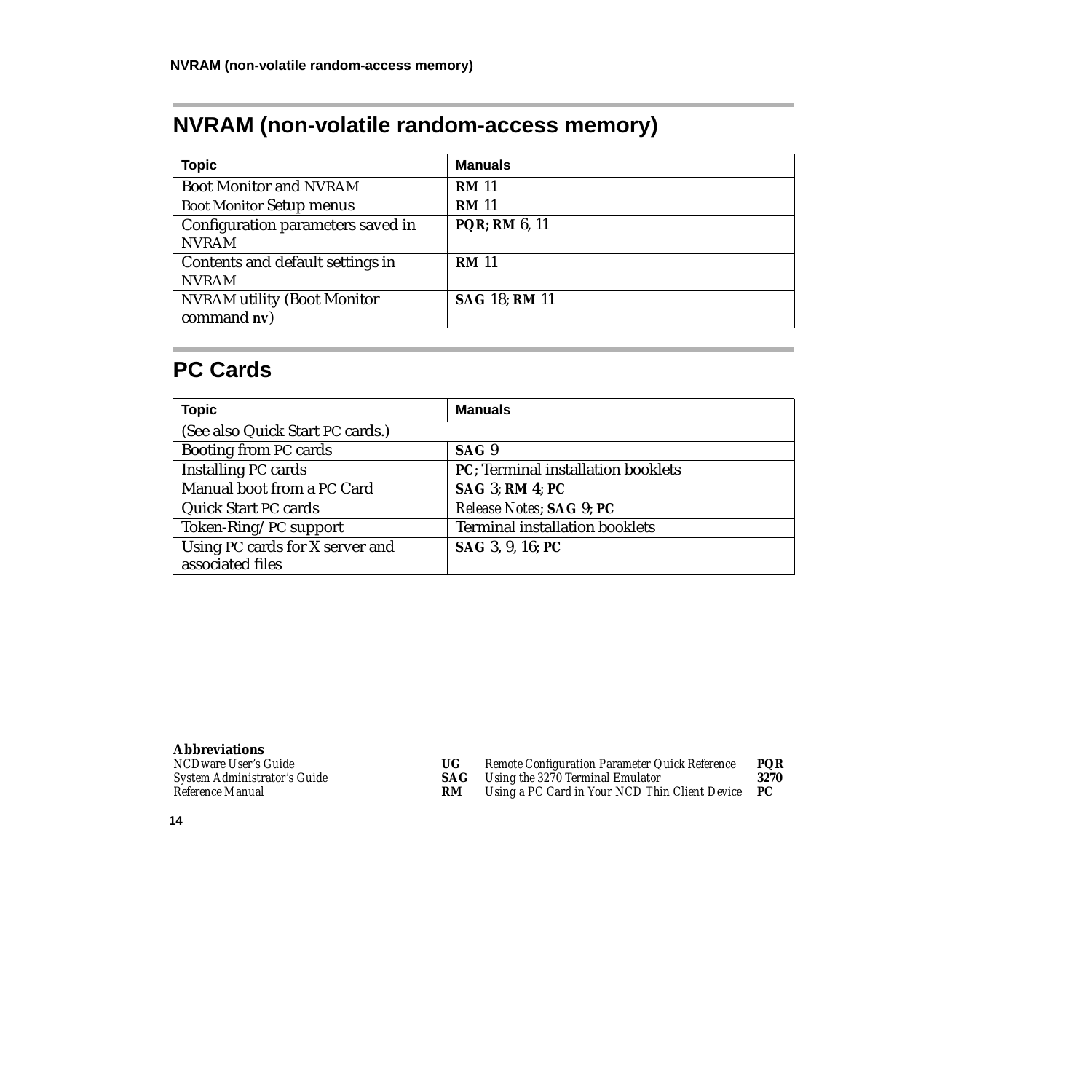#### <span id="page-22-0"></span>**Ports**

| <b>Topic</b>                    | <b>Manuals</b>                                                          |
|---------------------------------|-------------------------------------------------------------------------|
| Hardware pinouts and connectors | Terminal installation booklets and TRP, PEP, and<br><b>ESP</b> booklets |
| Port usage                      | RM 14; SAG 9, 10, 16                                                    |
| Using for floppy drive          | SAG <sub>9</sub>                                                        |
| Using for printers              | <b>SAG 10</b>                                                           |
| <b>Using for XRemote</b>        | <b>SAG 16</b>                                                           |

#### **Power Management (EPA ENERGY STAR program)**

| <b>Topic</b>     | <b>Manuals</b>                                           |
|------------------|----------------------------------------------------------|
| Power management | UG 6; Monitor manuals; Terminal installation<br>booklets |

### **Printing**

| <b>Topic</b>                       | Manuals                              |
|------------------------------------|--------------------------------------|
| Configuring terminals for printing | SAG 10; ncdlp and ncdprint man pages |
| Printing from the browser          | <b>UG 9: SAG 10, 15</b>              |
| Printing from Java applications    | <b>UG 11: SAG 10, 14</b>             |
| Printing from terminal emulators   | UG 7; SAG 10; 3270                   |

**Abbreviations**

*User's Guide* **UG** *Remote Configuration Parameter Quick Reference* **PQR**

*System Administrator's Guide* **SAG** *Using the 3270 Terminal Emulator* **3270**  $L$ *Sing a PC Card in Your NCD Thin Client Device*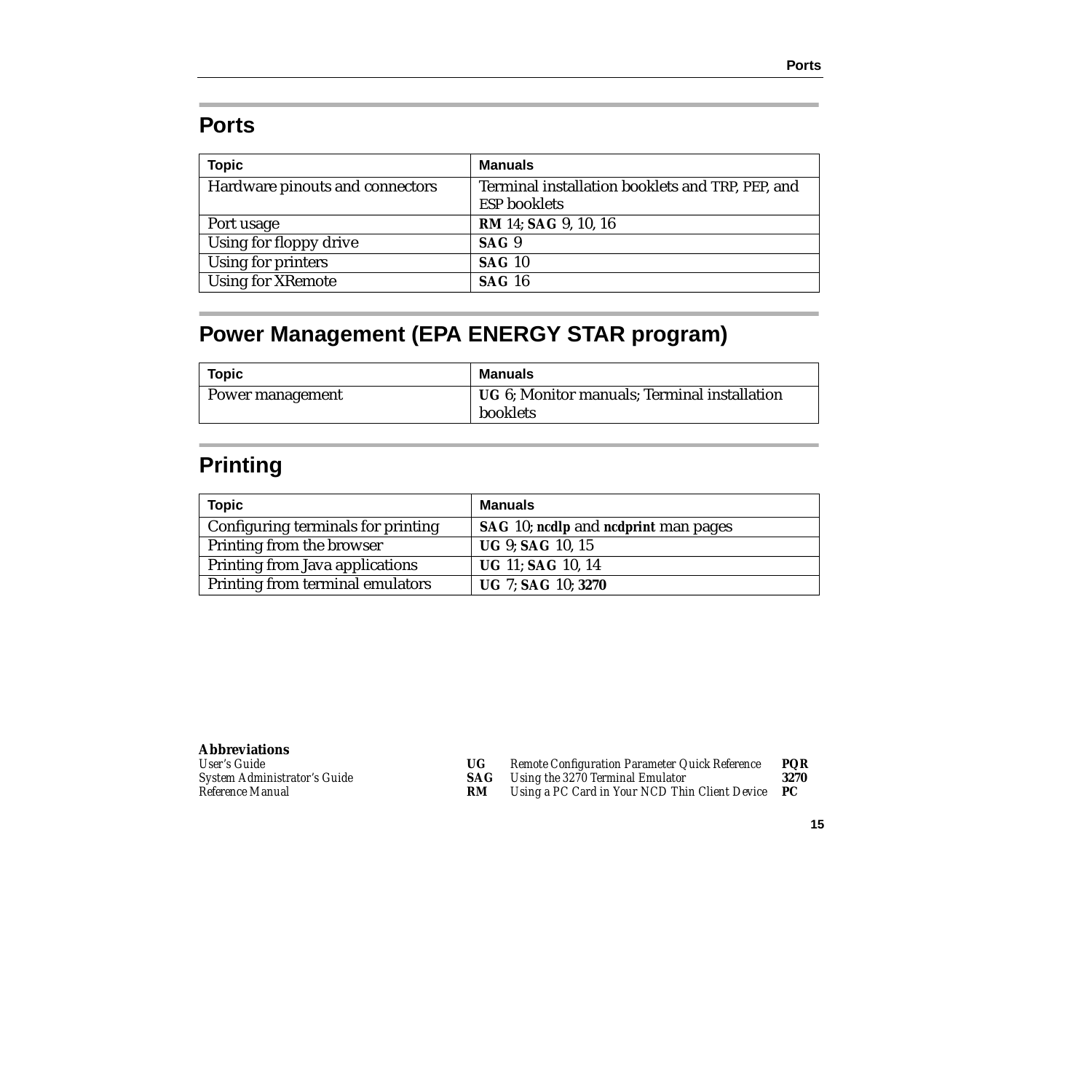#### <span id="page-23-0"></span>**Quick Start PC Cards**

| <b>Topic</b>                               | Manuals                                           |
|--------------------------------------------|---------------------------------------------------|
| (See also Local File System and PC cards.) |                                                   |
| Contents                                   |                                                   |
| Installation                               | PC; Release Notes; Terminal installation booklets |
| Usage                                      | PC: SAG 9, 16                                     |

#### **Remote Configuration**

| <b>Topic</b>                                     | <b>Manuals</b>          |
|--------------------------------------------------|-------------------------|
| Language                                         | <b>PQR; SAG 4; RM 6</b> |
| Methods of downloading files                     | <b>SAG 4; RM 5</b>      |
| New and revised parameters                       | <b>Release Notes</b>    |
| <b>Parameters</b>                                | <b>PQR; SAG 4; RM 6</b> |
| Parameters corresponding to Setup<br>menu fields | RM <sub>9</sub>         |
| Setting up files, syntax rules                   | <b>SAG 4; RM 6</b>      |

#### **Security**

| <b>Topic</b>          | <b>Manuals</b> |
|-----------------------|----------------|
| (See Access Control.) |                |

**Abbreviations**

*NCDware User's Guide* **UG** *Remote Configuration Parameter Quick Reference* **PQR**

*System Administrator's Guide* **SAG** *Using the 3270 Terminal Emulator* **3270**  $L$  *Using a PC Card in Your NCD Thin Client Device*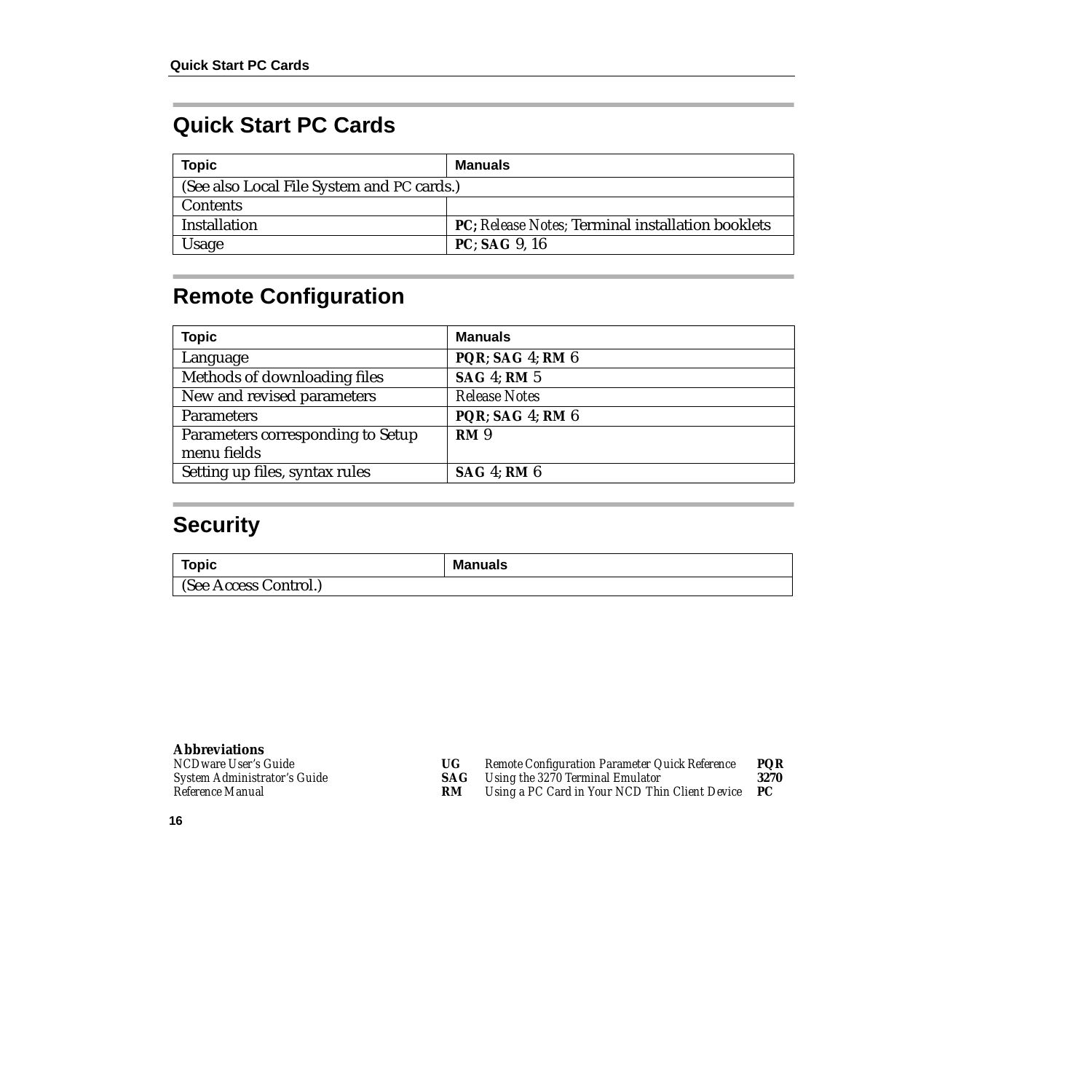#### <span id="page-24-0"></span>**Setup Menus**

| <b>Topic</b>                         | <b>Manuals</b>                    |
|--------------------------------------|-----------------------------------|
| <b>Boot Monitor</b>                  | SAG 3, 18; RM 11                  |
| Corresponding remote configuration   | RM <sub>9</sub>                   |
| parameters                           |                                   |
| New and revised Setup menu items     | <b>Release Notes</b>              |
| Setup menu locations of parameters   | PQR                               |
| <b>Using Change Quick Setup</b>      | SAG 4; RM 6, 9; ncdsetup man page |
| <b>Using Change Setup Parameters</b> | SAG 4, 7; RM 9; ncdsetup man page |
| <b>Using Change User Preferences</b> | <b>UG 6; SAG 4</b>                |

#### **SNMP (Simple Network Management Protocol)**

| <b>Topic</b>             | Manuals      |
|--------------------------|--------------|
| <b>MIB</b>               | <b>RM</b> 15 |
| SNMP names and paths for | <b>PQR</b>   |
| parameters               |              |
| <b>SNMP</b> statistics   | <b>RM</b> 10 |
| Using SNMP               | <b>RM</b> 15 |

#### **Terminal Emulation**

| <b>Topic</b>                       | <b>Manuals</b>                                |
|------------------------------------|-----------------------------------------------|
| 3270 and 3179G terminal emulation; | 3270; ncd3270, ncd3287 man pages              |
| 3287 print emulation               |                                               |
| <b>Dialer</b>                      | <b>UG 12; SAG 16</b>                          |
| NCD Terminal Emulator (VT320)      | UG 7; SAG 5, 7; RM 12; nodterm and nodrunterm |
|                                    | man pages                                     |

**Abbreviations System Administrator's Guide SAG Reference Manual RM** 

| .                            |                                                                            |        |
|------------------------------|----------------------------------------------------------------------------|--------|
| User's Guide                 | Remote Configuration Parameter Quick Reference                             | PQR    |
| System Administrator's Guide | <b>SAG</b> Using the 3270 Terminal Emulator                                | 3270   |
| $\sim$ $\sim$ $\sim$ $\sim$  | $\mathbf{r}$ . The contract of $\mathbf{r}$ . The contract of $\mathbf{r}$ | $\sim$ |

*<i>Using a PC Card in Your NCD Thin Client Device* **PC**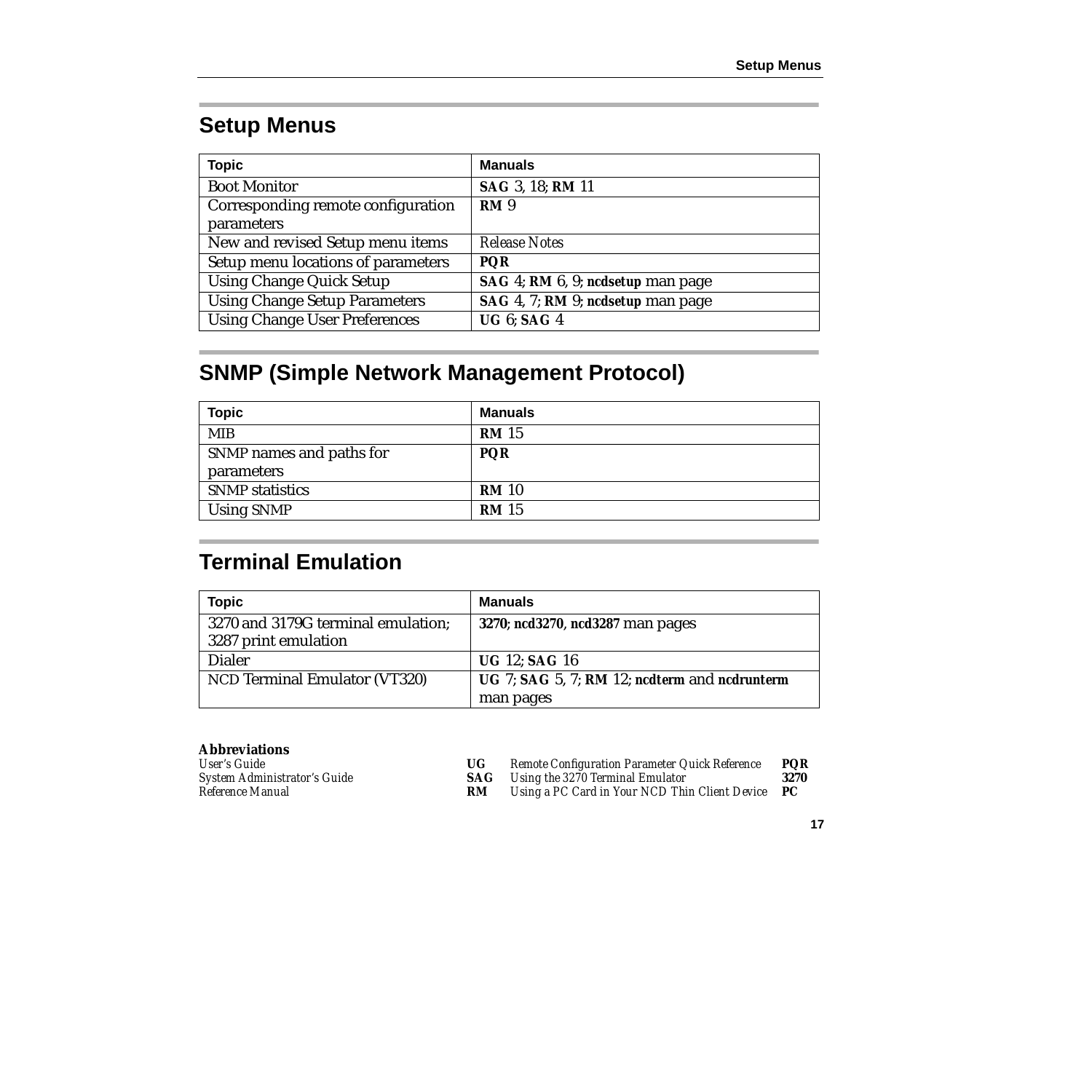#### <span id="page-25-0"></span>**Terminology**

| Topic       | Manuals                         |
|-------------|---------------------------------|
| Terminology | Glossaries in UG, SAG, and 3270 |

#### **Time of Day**

| <b>Topic</b>     | <b>Manuals</b> |
|------------------|----------------|
| Setting the time | SAG B          |

#### **Touch Screen Software Support**

| Topic                                 | Manuals                                  |
|---------------------------------------|------------------------------------------|
| $\lnot$ Touch screen software support | <b>UG B; SAG 7; touchscreen man page</b> |

#### **Troubleshooting**

| <b>Topic</b>                 | Manuals                        |
|------------------------------|--------------------------------|
| Hardware                     | Hardware installation booklets |
| Software                     | <b>SAG 18</b>                  |
| X server diagnostic messages | <b>RM</b> 17                   |

#### **Video**

| <b>Topic</b>                                                               | Manuals                                      |
|----------------------------------------------------------------------------|----------------------------------------------|
| Using Video Player, vp, video, and<br><b>Starlight Networks' StarWorks</b> | UG 11; video, vp, and ncdsendvideo man pages |
| support                                                                    |                                              |

### **Abbreviations**

*NCDware User's Guide* **UG** *Remote Configuration Parameter Quick Reference* **PQR** *System Administrator's Guide* **SAG** *Using the 3270 Terminal Emulator* **3270**

 $L$ *Sing a PC Card in Your NCD Thin Client Device*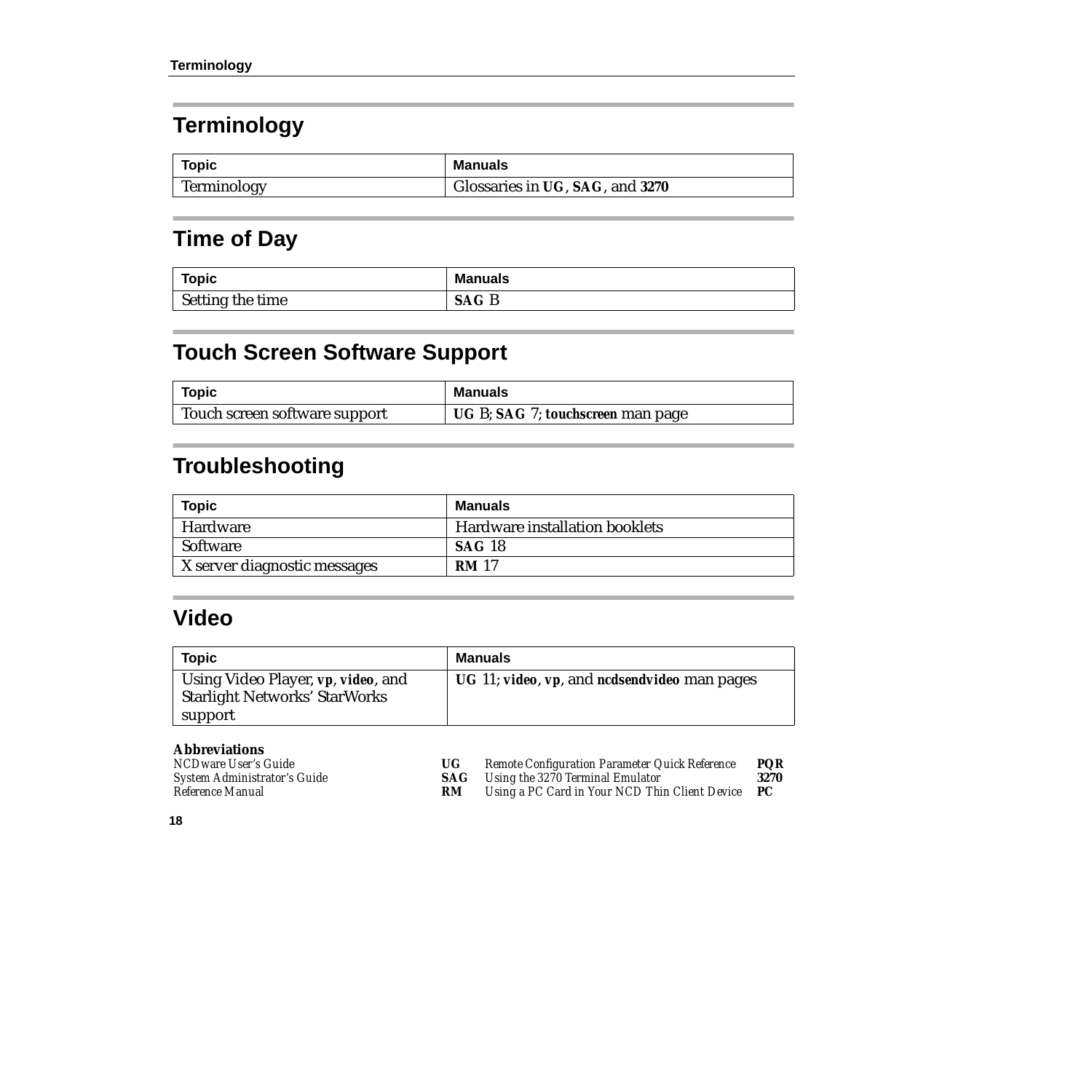#### <span id="page-26-0"></span>**Window Managers**

| <b>Topic</b>              | Manuals                                        |
|---------------------------|------------------------------------------------|
| <b>Function and usage</b> | $UG$ 3, 9                                      |
| mwm                       | UG 9, 12; SAG 7; mwm man page                  |
| NCD local window managers | UG 9; 3270 5; SAG 7; ncdlauncher and ncdwm man |
|                           | pages                                          |
| olwm                      | <b>UG</b> 13                                   |

#### **Windows NT Access**

| <b>Topic</b>                           | <b>Manuals</b>                            |
|----------------------------------------|-------------------------------------------|
| Configuring and using WinCenter        | WinCenter manuals included with WinCenter |
| software                               | software                                  |
| Configuring the FLEXIm licensing       | SAG <sub>3</sub>                          |
| software on WinCenter                  |                                           |
| <b>Installing NCDware on WinCenter</b> | NCDware CD insert                         |
| servers                                |                                           |
| Logging in to Windows NT servers       | <b>UG 8; SAG 12</b>                       |

#### **Wireless**

| <b>Topic</b>                    | Manuals       |
|---------------------------------|---------------|
| Configuring a wireless terminal | <b>SAG 13</b> |
| Using a wireless terminal       | <b>SAG 13</b> |
| <b>Wireless statistics</b>      | <b>RM</b> 10  |

**Abbreviations**

- *User's Guide* **UG** *Remote Configuration Parameter Quick Reference* **PQR**
- *System Administrator's Guide* **SAG** *Using the 3270 Terminal Emulator* **3270**
- *Reference Manual* **RM** *Using a PC Card in Your NCD Thin Client Device* **PC**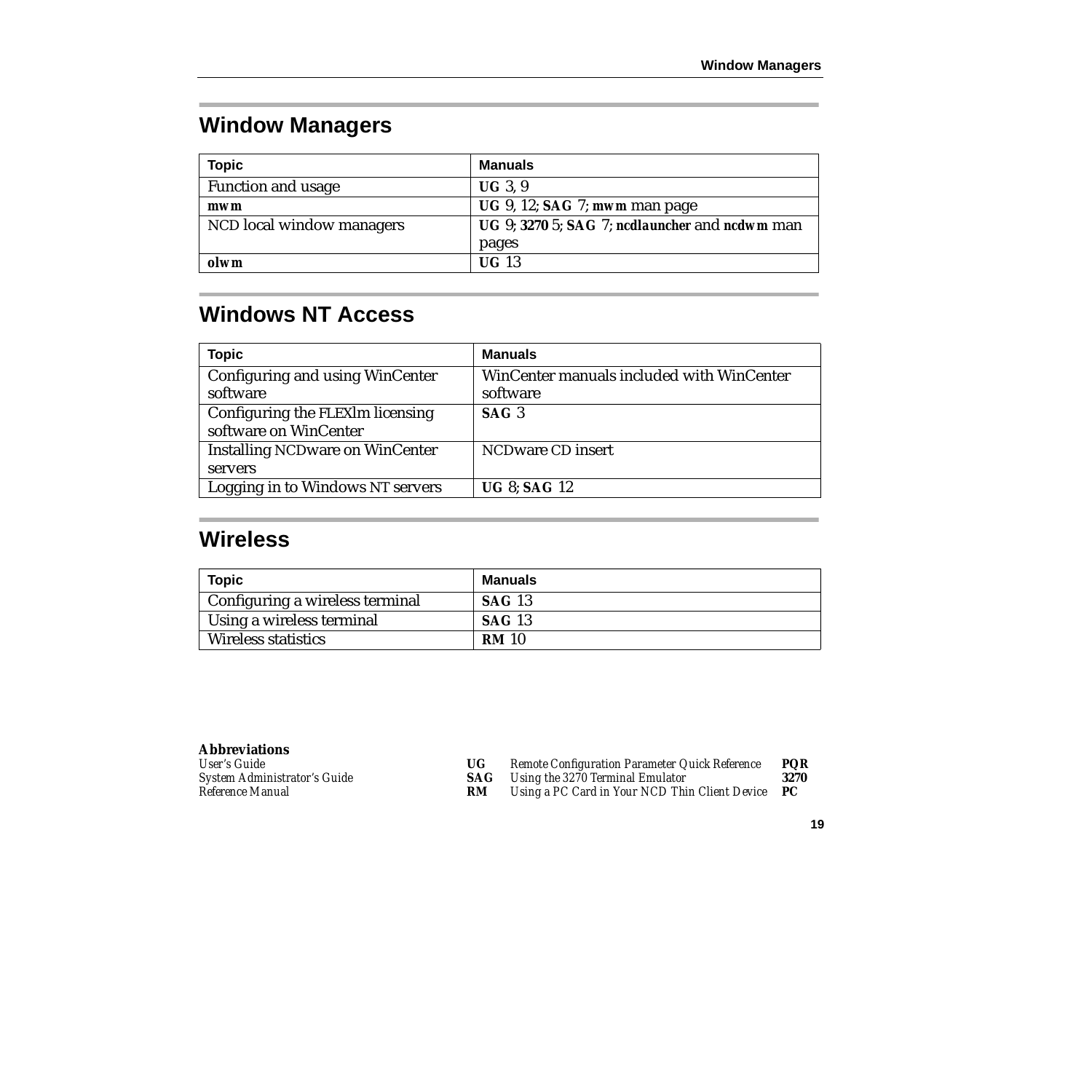#### <span id="page-27-0"></span>**X Server**

| <b>Topic</b>                                           | <b>Manuals</b>       |
|--------------------------------------------------------|----------------------|
| Access control                                         | SAG <sub>5</sub>     |
| Definition                                             | UG 1, A; SAG 2       |
| <b>Modules</b>                                         | SAG <sub>3</sub>     |
| New features, module sizes, and<br>memory requirements | <b>Release Notes</b> |
| X server messages                                      | <b>RM</b> 17         |

#### **X Window System**

| <b>Topic</b>                   | <b>Manuals</b>                  |
|--------------------------------|---------------------------------|
| <b>General description</b>     | UG A                            |
| <b>Setting X resources</b>     | <b>SAG 5.7</b>                  |
| X resource definitions for NCD | Man pages for each local client |
| utilities                      |                                 |
| X Window System applications   | UG A                            |

#### **XDM (X Display Manager)**

| Topic                          | Manuals                   |
|--------------------------------|---------------------------|
| (See also Logging In and Out.) |                           |
| Login and session management   | SAG 5; RM 8; xdm man page |
| configuration                  |                           |
| Using login services           | $UG$ 2, 4                 |

**Abbreviations**

*NCDware User's Guide* **UG** *Remote Configuration Parameter Quick Reference* **PQR**

*System Administrator's Guide* **SAG** *Using the 3270 Terminal Emulator* **3270**  $L$  *Using a PC Card in Your NCD Thin Client Device*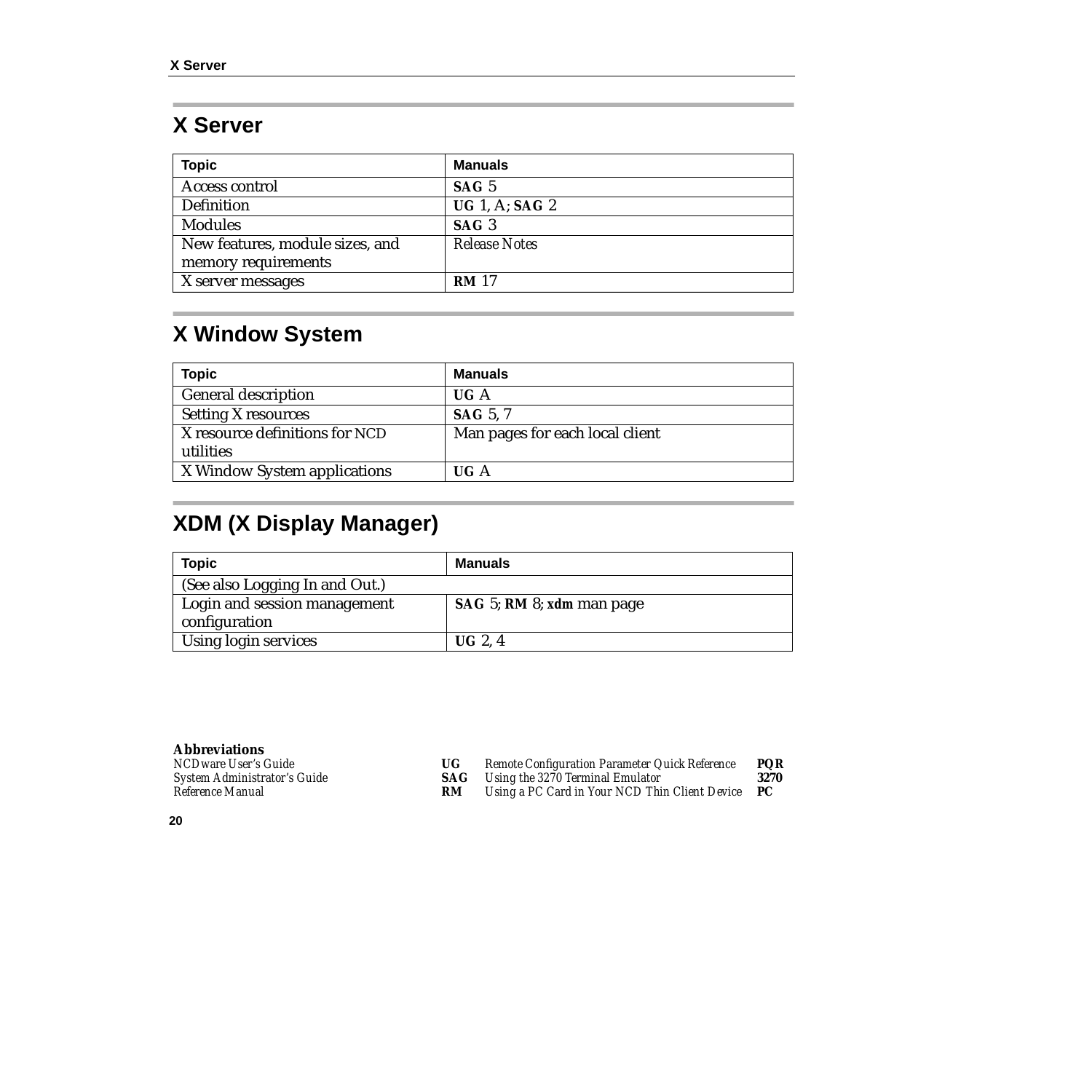#### <span id="page-28-0"></span>**XRemote**

| <b>Topic</b>         | Manuals                                           |
|----------------------|---------------------------------------------------|
| <b>Using XRemote</b> | <b>UG 12; SAG 16; xinitremote and Xremote man</b> |
|                      | pages                                             |
| XRemote and PC cards | PC: SAG 16                                        |

**Abbreviations**

| User's Guide | <b>Remote Configuration Parameter Quick Reference</b> PQR |  |
|--------------|-----------------------------------------------------------|--|
|              |                                                           |  |

*System Administrator's Guide* **SAG** *Using the 3270 Terminal Emulator* **3270**

*Reference Manual* **RM** *Using a PC Card in Your NCD Thin Client Device* **PC**